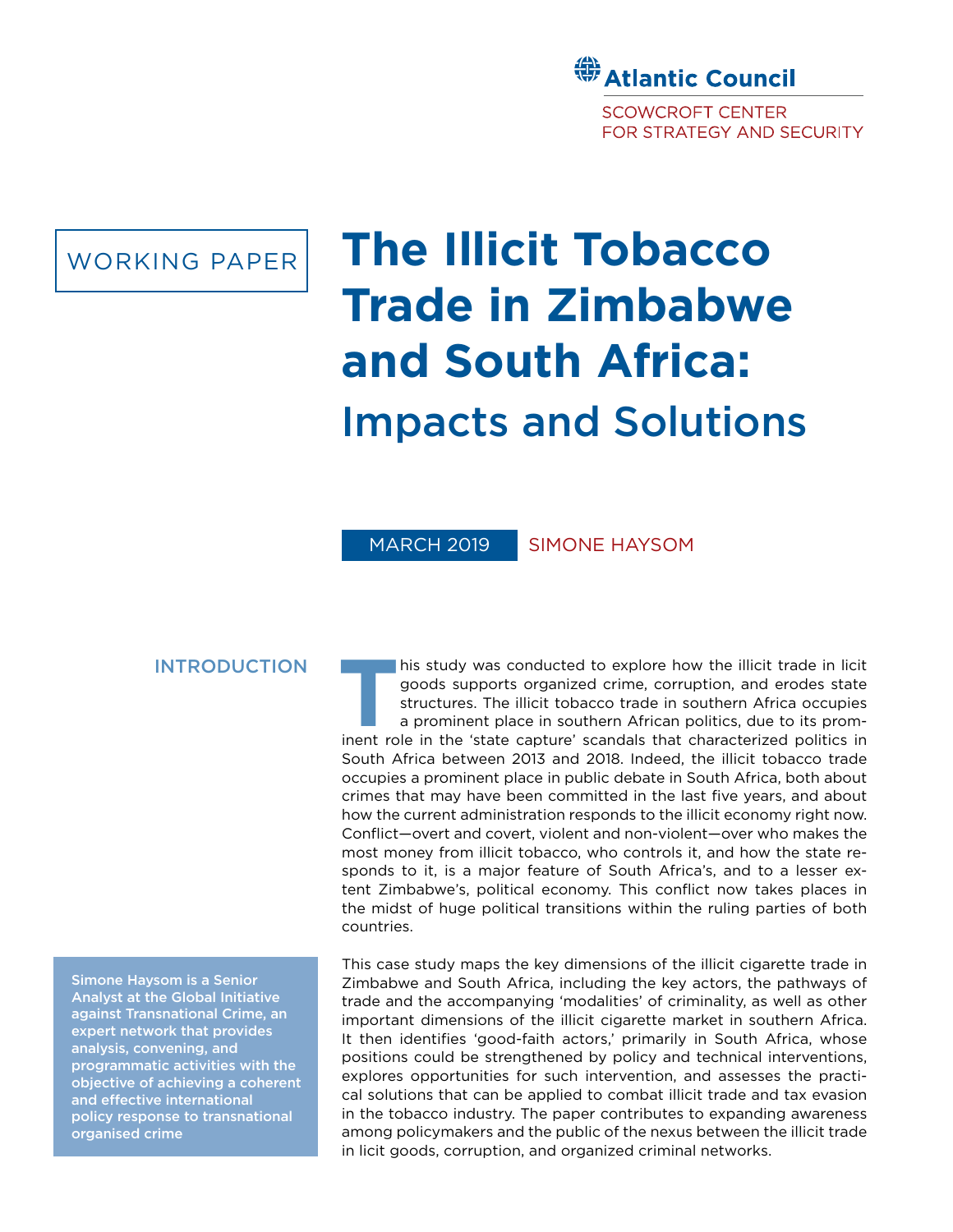#### Method

To gather evidence for this report, the author and researchers conducted semi-structured interviews in April and May 2018<sup>1</sup> They conducted eighteen interviews in Beitbridge and Harare in Zimbabwe, plus another sixteen in South Africa in Johannesburg, Cape Town, and, via phone, Port Elizabeth. They spoke to people who work in or close to the tobacco industry, including those who have been accused of smuggling, as well people who have studied, reported, or investigated the tobacco industry. Interview questions varied depending on the position of the respondent, but always included their views on the impact of illicit trade and potential solutions, including regulation and technology.

Interviewees included current and former smugglers, staff of tobacco companies, lawyers, active and former law enforcement with a range of mandates, industry representatives, academics, journalists, and other people involved in the regulation of the tobacco industry and processing of tobacco products. Researchers conducted a literature review of academic papers, media and industry reports, and court case proceedings related to the illicit trade.

#### Regional context

The illicit tobacco market in southern Africa is distinguished by two key facts: first, South Africa provides the largest, most profitable, and therefore most important consumer market and cigarette production hub; second, Zimbabwe is the biggest tobacco producer in the region and indeed the continent.<sup>2</sup> The trade is regionalized: besides Zimbabwe and South Africa, illicit cigarettes are also sold in and trafficked through neighbouring countries Botswana, Namibia, and Mozambique. Smuggling routes can shift through different countries, depending on the enforcement regime, a feature that complicates policy and enforcement responses. However, because Zimbabwe, Namibia, Botswana, and Mozambique have small populations and lower rates of disposable income, the South African market will remain the focus of cigarette smugglers interested in large profits.

Presently the illicit cigarette market is dominated by 'genuine' contraband (as opposed to counterfeit products, which were predominant in the 2000s). Genuine contraband cigarettes are produced in legally registered factories under registered brands, with the profits coming from tax evasion. The specific taxes evaded are either value added taxes (VAT) or excise tax. However, the nature of 'illicit' practices in the tobacco industry must be understood more broadly than as just the sale of untaxed products. A comprehensive understanding of the nature and impact of illicit practices must also take into consideration the avoidance or evasion of corporate income tax, anti-competitive practices, and the contribution of illicit trade to facilitating corruption and accelerating the erosion of state institutions. All of these are marked features of the illicit tobacco trade in southern Africa.

British American Tobacco (BAT) is the largest multinational tobacco company present in both South Africa and Zimbabwe. Precise figures are contested, but the most recent Euromonitor report to which we have access (2016) records that BAT held 74 percent share of the licit market, followed by [Japan Tobacco Inter](http://www.tobaccotactics.org/index.php?title=Japan_Tobacco_International)[national](http://www.tobaccotactics.org/index.php?title=Japan_Tobacco_International) (JTI, 9 percent) and [Philip Morris Internation](http://www.tobaccotactics.org/index.php?title=Philip_Morris_International)[al](http://www.tobaccotactics.org/index.php?title=Philip_Morris_International)  $(PMI, 8$  percent) in South Africa.<sup>3</sup> The estimate of BAT market share in Zimbabwe—around 80 percent comes from industry insiders. This dominance of the tobacco market, combined with the high excise tax on cigarettes, makes BAT one of the largest contributors to the fiscus of any company operating in those territories.4 In South Africa, this has given BAT 'a seat at the table'—and we suggest, arguably more—in deter-

Two researchers conducted interviews in Zimbabwe, around half of them in conjunction with the author. Research assistance also was provided by Mafaro Kasipo and Micheal McLaggan at the University of Cape Town.

<sup>2</sup> Figures on Zimbabwe and other Southern African Development Community (SADC) countries' tobacco production figures are available from the Tobacco Industry and Marketing Board of Zimbabwe. Other important production hubs in Africa are all much farther north: Algeria, Egypt, Morocco, and Nigeria. See Nicole Vellios, Hana Ross, and Anne-Marie Perucic, "Trends in cigarette demand and supply in Africa," PLOS ONE 13, 8 (2018), [https://doi.org/10.1371/journal.pone.0202467.](https://doi.org/10.1371/journal.pone.0202467)

<sup>3</sup> "Cigarettes in South Africa," Euromonitor International (July 2017), as cited and summarized in the South Africa profile at tobaccotactics.org, an academic resource site run by the University of Bath that explores how the tobacco industry influences policy and public health in the United Kingdom, European Union, and internationally. See [http://tobaccotactics.org/index.php?title=South\\_Africa-\\_Country\\_Profile#cite\\_](http://tobaccotactics.org/index.php?title=South_Africa-_Country_Profile#cite_ref-em_6-2) [ref-em\\_6-2.](http://tobaccotactics.org/index.php?title=South_Africa-_Country_Profile#cite_ref-em_6-2)

<sup>4</sup> Officials who have worked on tobacco industry matters for the South African government suggest this is the case. From interviews conducted in May 2018.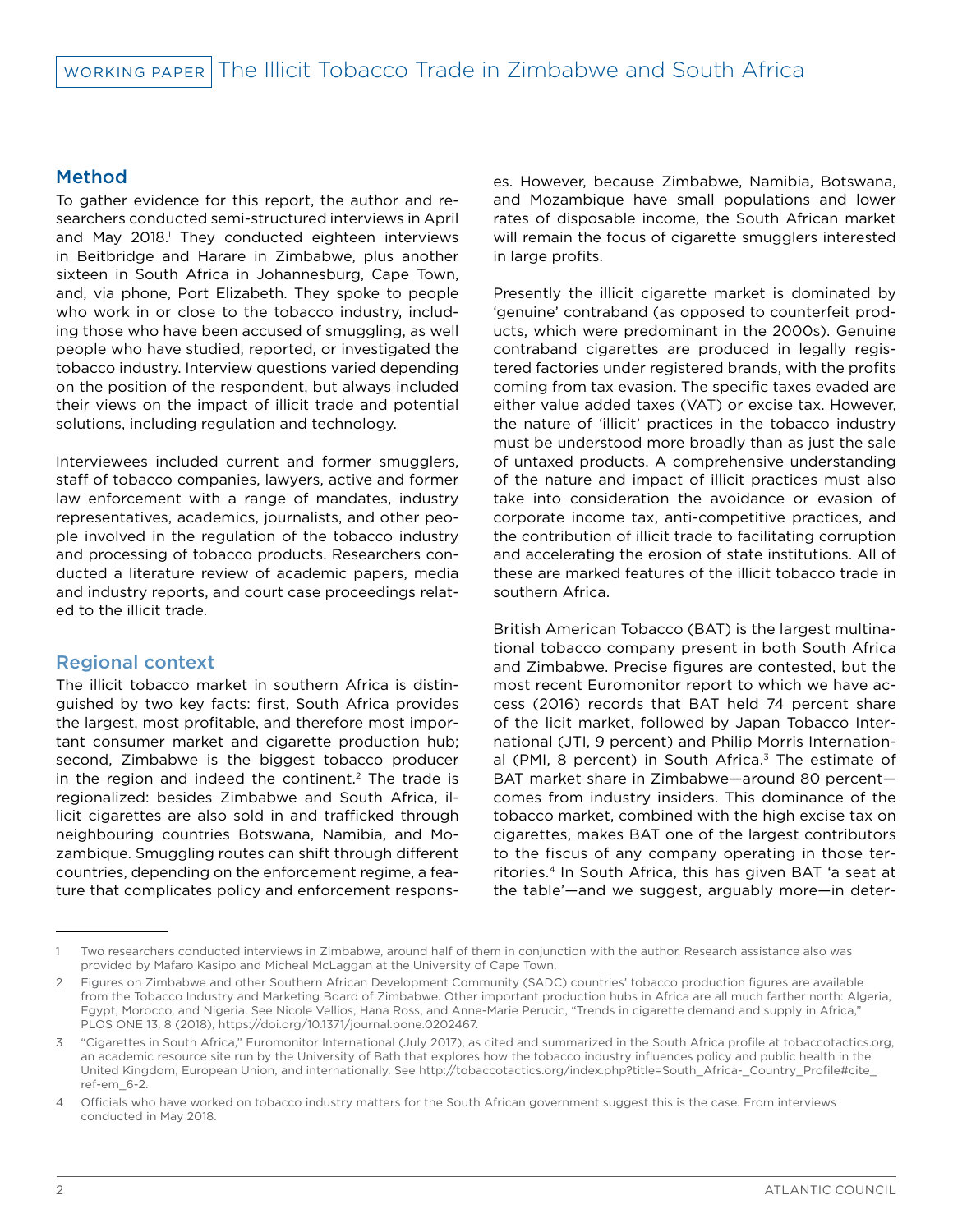mining the enforcement response. BAT lobbies hard against the illicit cigarette trade to protect its market share and engages its own surveillance and enforcement actions. At the same time, the owners of smaller companies producing illicit cigarettes have, in almost all cases, widely known high-level political connections in either Zimbabwe or South Africa, or both. As a result, illicit tobacco (and we argue, licit tobacco too) has become a major feature of the political economy of corruption in the region.

The final feature of the local context, when considering the climate for curbing illicit trade, is that both Zimbabwe and South Africa have recently undergone political transitions, whereby ruling parties remained in control, but different factions took over from long-standing presidents. Both the new presidents, Cyril Ramaphosa of the African National Congress (ANC) in South Africa and Emmerson Mnangagwa of the Zimbabwe African National Union–Patriotic Front (ZANU–PF) in Zimbabwe, have declared that they are backing strong anti-corruption drives.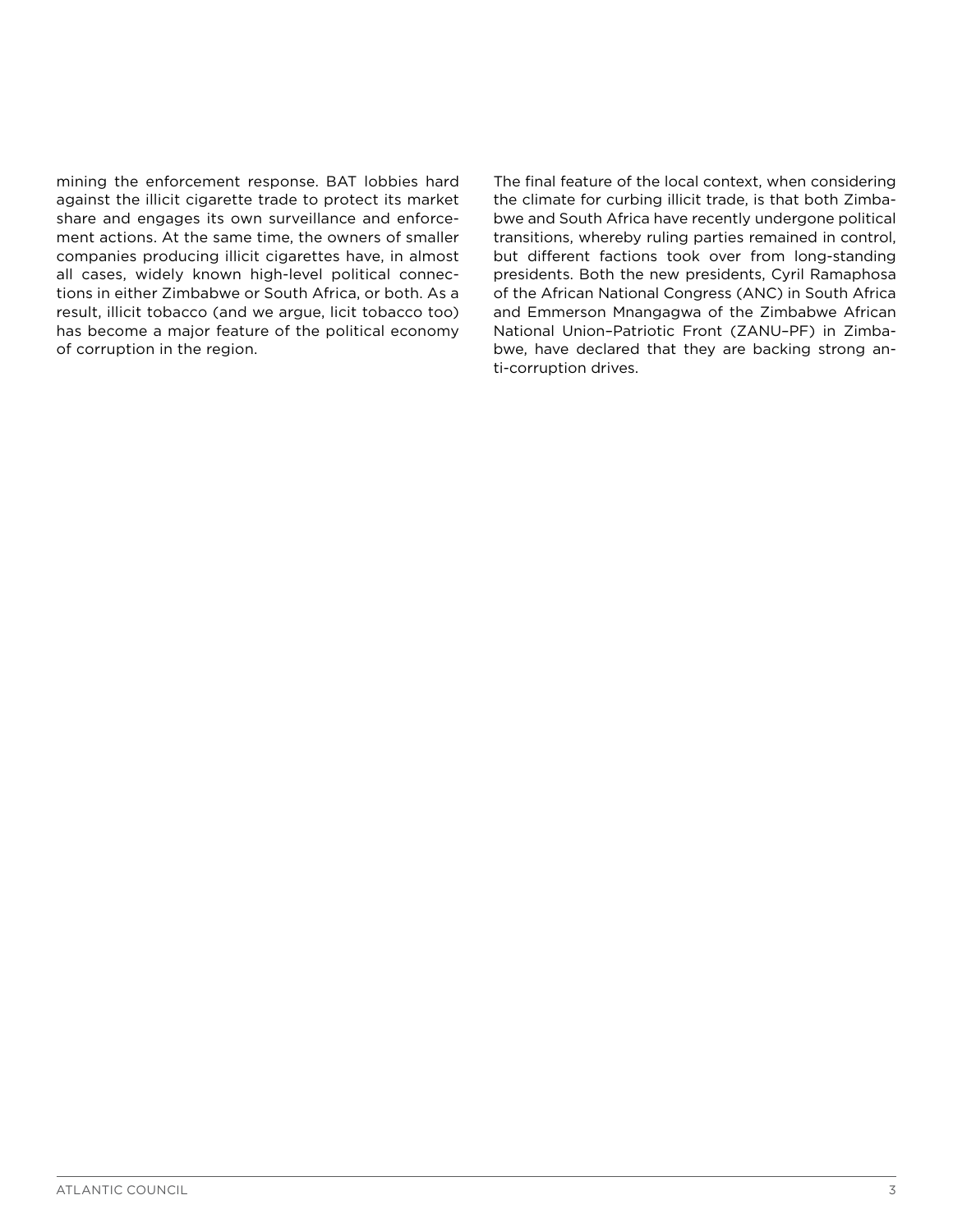# **1: POLITICAL ECONOMY OF THE ILLICIT CIGARETTE TRADE**

# **ZIMBABWE**

#### Context

In Zimbabwe, between 19 and 35 percent of the population of sixteen million smoke.<sup>5</sup> BAT has a factory producing cigarettes for the Zimbabwean market and neighbouring countries. Other than BAT, there are two main tobacco-product manufacturing companies operating in Zimbabwe, Savanna Tobacco and Gold Leaf. Both of these companies have their main market in South Africa. Recently, a few more tobacco companies have been set up in Zimbabwe, but their ownership and the nature of their products is unclear.

The prices of tax-paid cigarettes within Zimbabwe differ according to the brand; the range is between \$1.20 and \$1.60 per pack.<sup>6</sup> The cost of a loose cigarette sold at a retail outlet is about \$0.06 to \$0.10.7 The price of a pack of cigarettes on the black market is a third of the price of a pack for which full taxes have been paid.<sup>8</sup> There is, therefore, a domestic illicit market in Zimbabwe, but in the words of one informant in South Africa: "[In the past] independent factories in Zim existed [only] in order to smuggle to SA."<sup>9</sup>

Zimbabwe-produced cigarettes are smuggled into all its neighbouring countries, with the clear majority being smuggled into South Africa. The exact scale and number of cigarettes smuggled is unknown. Nonetheless, interviewees were unanimous in the belief that large amounts of cigarettes are smuggled into South Africa daily.10 The majority of seizures of illicit cigarettes

in South Africa have been of Pacific and Gold Leaf, both brands made by the Savanna Tobacco company.

Fuel tankers and trucks were once used to smuggle cigarettes across the Beitbridge border, making use of the balance of trade discrepancy between the two countries.11 (Beitbridge sits along the Zimbabwe-South Africa border, with the Limpopo River running between the two countries.) This scam made use of the fact that tankers could plausibly claim to be leaving Zimbabwe 'empty' after dropping off loads of fuel. (Research conducted by the Global Initiative against Transnational Organized Crime, a non-profit, on other smuggling economies in southern Africa has shown that many trucking companies also actively seek to defray their costs by filling otherwise empty vehicles with illicit loads.)<sup>12</sup> In fact, according to sources, during the heyday of cross-border cigarette smuggling in the late 1990s and early 2000s, some enterprising individuals even set up routes that brought licit goods to Mozambique where 'empty' trucks would be filled with second-hand clothes, which were then smuggled into Zimbabwe and replaced with cigarettes that in turn were smuggled into South Africa.13

However, since Zimbabwean authorities introduced vehicle scanners, and barcode scanners were introduced on the South African side at some border crossing points (notably the Beitbridge border crossing), all high-loaded trucks are now scanned. Consequently, the use of fuel tankers for smuggling is mostly non-existent now. All large vehicles are scanned and if scanning

<sup>5</sup> UNICEF Zimbabwe, Report on the results of the Global Youth Tobacco Survey in Zimbabwe (GYTS ZIMBABWE) (Harare & Manicaland: UNICEF Zimbabwe, 1999–2000). People employed in the tobacco industry proposed figures of 20 to 30 percent. Interview with tobacco company employees 1 and 2, Harare, April 2018.

<sup>6</sup> Interview with tobacco company employee 2, Harare, April 2018.

<sup>7</sup> Interview with tobacco company employee 1, Harare, April 2018

<sup>8</sup> Interview with tobacco company employees 1 and 2, Harare, April 2018; interview with Tobacco Industry and Marketing Board employee, Harare, April 2018.

<sup>9</sup> Interview with independent cigarette manufacturer B, Johannesburg, 24 April 2018

<sup>10</sup> Interview with Zimbabwean former smuggler, Beitbridge, May 2018; interview with partner of former smugglers, Beitbridge, April 2018; interview with resident of Beitbridge, Beitbridge, April 2018.

<sup>11</sup> Interview with Zimra officials, Harare, May 2018; interview with tobacco company employee 2, Harare, April 2018; interview with Tobacco Industry and Marketing Board employee, Harare, April 2018.

<sup>12</sup> Jenni Irish, unpublished report prepared in September 2017 for the Global Initiative against Transnational Organized Crime and based on interviews conducted with people in the transport industry in South Africa.

<sup>13</sup> Zimbabwe outlaws the import of second-hand clothing in order to protect its domestic textile industry.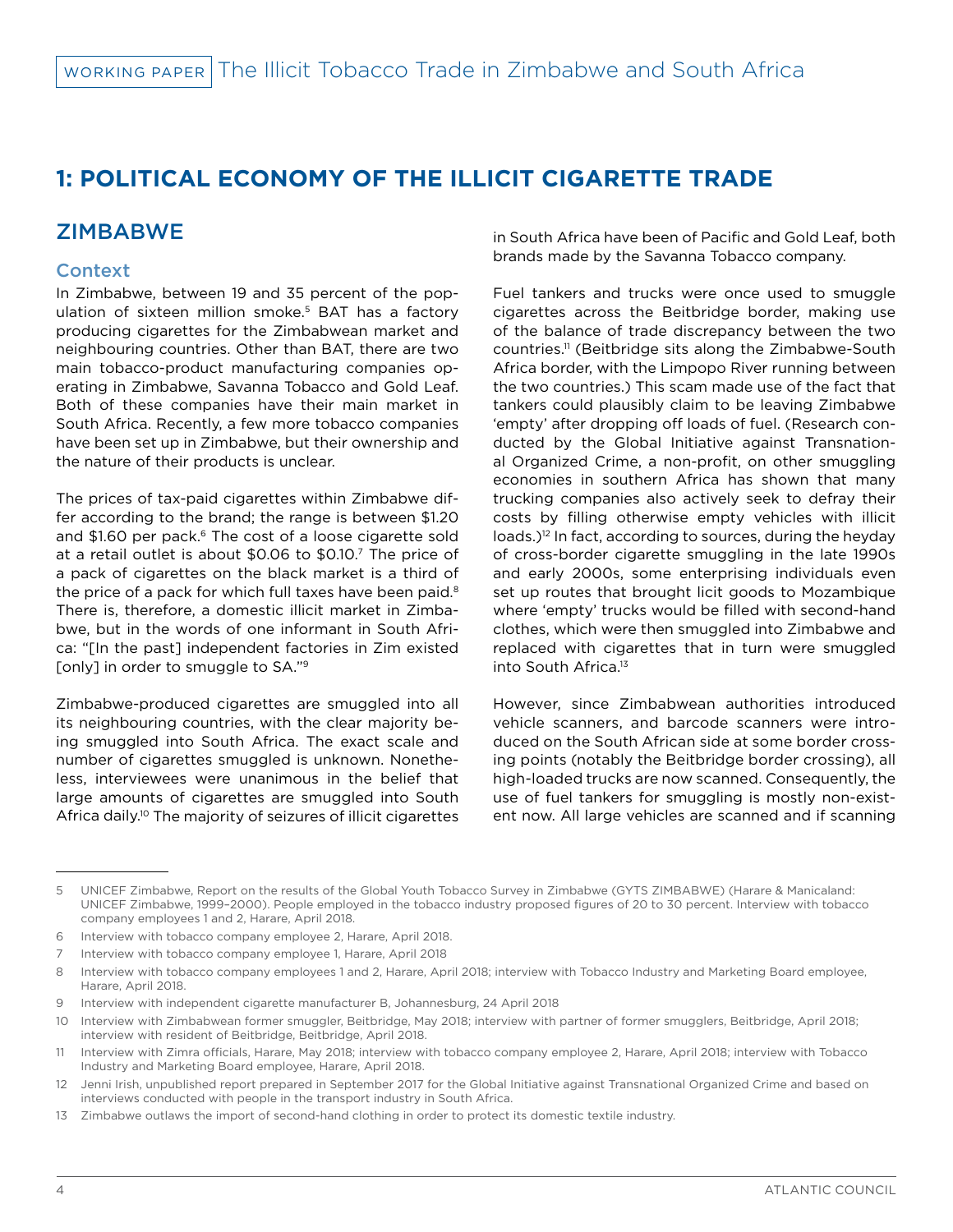

Department of Field Suppo<br>merly Cartographic Soction Governatial Information Soction (fr

images are suspicious the trucks are examined, which entails having their goods physically off-loaded and examined individually.<sup>14</sup> Through the introduction of these measures at the border—notably the use of scanners on trucks—smuggling cigarettes has become high risk for small-scale businessmen who lack political protection.<sup>15</sup>

#### **Actors and modalities**

The actors involved in the smuggling of cigarettes from Zimbabwe to South Africa can be divided into two groups: organized low-level smuggling operations run

by individual entrepreneurs or groups of entrepreneurs, and organised smuggling cartels with political protection who smuggle the largest loads of illicit cigarettes into South Africa.

#### 1: Small-scale smugglers

Several informants described the practices of small entrepreneurs who are in the cigarette smuggling business. These smugglers send men across the Limpopo River at informal border-crossing points in the bush.16 Small trucks and minibuses are hired for this purpose

<sup>14</sup> Interview with Zimbabwean former smuggler, Beitbridge, May 2018; interview with South African soldier, May 2018, by phone; interview with clearing agent at Beitbridge Border Post, Beitbridge, April 2018.

<sup>15</sup> Interview with clearing agent at Beitbridge Border Post, Beitbridge, April 2018; interview with Zimbabwean former smuggler, Beitbridge, May 2018; interview with Zimra anti-smuggling unit, Beitbridge, April 2018.

<sup>16</sup> Interview with partner of former smugglers, Beitbridge, April 2018; interview with resident of Beitbridge, Beitbridge, April 2018; interview with clearing agent at Beitbridge Border Post, Beitbridge, April 2018; interview with soldier, May 2018, by phone.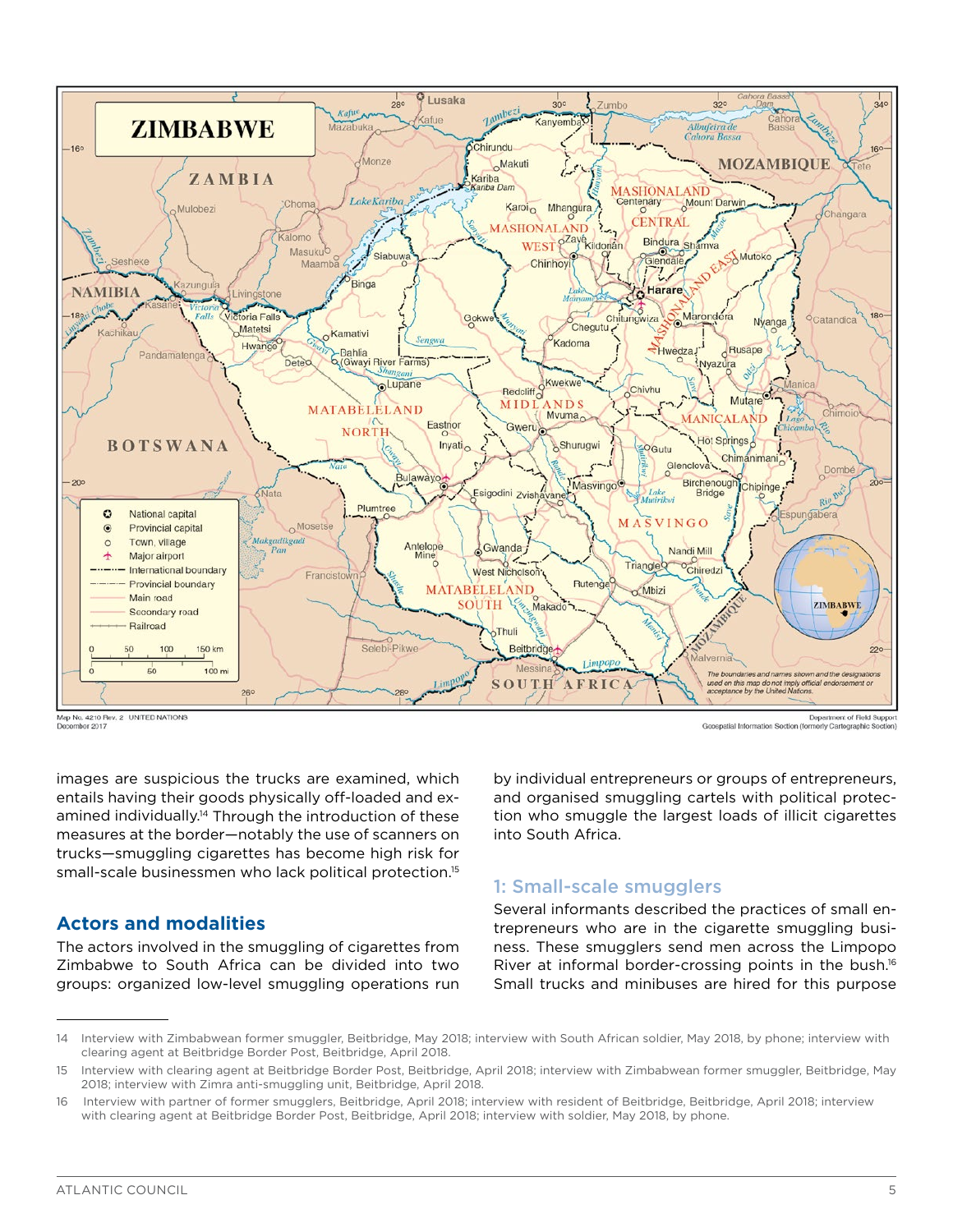from Harare. Some of these vehicles have their seats taken out and their windows tinted to prevent people from seeing inside.

The process of offloading the cigarettes takes very little time. The cigarettes are brought to the various crossing points to get moved across the river by 'runners.' The runners are mostly unemployed young men below the age of forty. This is done at night, between midnight and 3:00 a.m., when most people are asleep. The 'runners' physically carry the cigarettes in 'shangani' (plastic bags) on their backs and cross the Limpopo River to South Africa. The soldiers who guard these crossing points on both sides of the border are bribed to turn the other way. Informants report that it is easy to bribe the soldiers on both sides of the border.<sup>17</sup>

The buyers at the South African side are businessmen who will be waiting to fetch the cigarettes from the runners.18 To get to their destinations, their trucks use small and private roads to avoid tollgates, roadblocks, and ad-hoc searches by law enforcement on main roads.<sup>19</sup>

'Malaityas' (people in the cross-border transportation business) argued that the scanners and other measures at the Beitbridge border crossing have made it risky for truck drivers to be involved in cigarette smuggling.20 Over time this has led to greater use of the informal border crossing by small-scale smugglers.

For those who continue to use the official border crossing at Beitbridge, buses with hidden compartments are used to smuggle cigarettes, as they are not scanned but only subject to sporadic road checks.<sup>21</sup> Small cars are also not scanned, but former smugglers say that as they can only carry small volumes, the risks outweigh the potential gain, which means this is not a popular method of smuggling.22

Drivers pay heavy fines to the South African authorities if caught smuggling and, in most cases, people end up losing their vehicles and hence their livelihoods.<sup>23</sup> However, drivers are sometimes able to bribe their way out of trouble—and they allege that some police officers actively seek out illicit goods in order to extract a bribe.

While smugglers and transporters accused both South African and Zimbabwean police and army officials of soliciting bribes, the Zimbabwean side of the border is seen as being more permeable and affected by corruption. According to one malaitya interviewed for this study:

"It's easier to bribe officials on the Zimbabwe side because they speak the same language, it's home; everybody understands that life is difficult in Zimbabwe. We all know how everyone is trying to survive. It's a different story on the South African side. You can even get arrested for trying to bribe an officer."24

South African police were considered to be periodically effective and harsh. If a smuggler is actually arrested, it is almost always on the South African side of the border, and they are taken to South African courts.25

# 2: The 'untouchables'

There are also actors involved in organized cigarette smuggling syndicates who are described by law enforcement as 'big people' who are 'untouchable.'26 A former smuggler claims that one of these cigarette-smuggling cartels involves politicians in the highest levels of

<sup>17</sup> Interview with partner of former smugglers, Beitbridge, April 2018; interview with resident of Beitbridge, Beitbridge, April 2018.

<sup>18</sup> Interview with soldier, May 2018, by phone; interview with malaitya, Beitbridge, May 2018; interview with Zimbabwean former smuggler, Beitbridge, May 2018.

<sup>19</sup> Interview with clearing agent at Beitbridge Border Post, Beitbridge, April 2018; interview with Zimbabwean former smuggler, Beitbridge, May 2018.

<sup>20</sup> Interview with malaitya, Beitbridge, May 2018.

<sup>21</sup> Interview with Zimbabwean former smuggler, Beitbridge, May 2018.

<sup>22</sup> Interview with Zimbabwean former smuggler, Beitbridge, May 2018.

<sup>23</sup> Interview with clearing agent at Beitbridge Border Post, Beitbridge, April 2018; interview with Zimbabwean former smuggler, Beitbridge, May 2018; interview with malaitya, Beitbridge, May 2018.

<sup>24</sup> Interview with malaitya, Beitbridge, May 2018.

<sup>25</sup> Interview with Zimra anti-smuggling unit, Beitbridge, April 2018; interview with legal figure, Beitbridge, April 2018.

<sup>26</sup> Interview with Zimra officials, Harare, May 2018; interview with Zimbabwean former smuggler, Beitbridge, May 2018.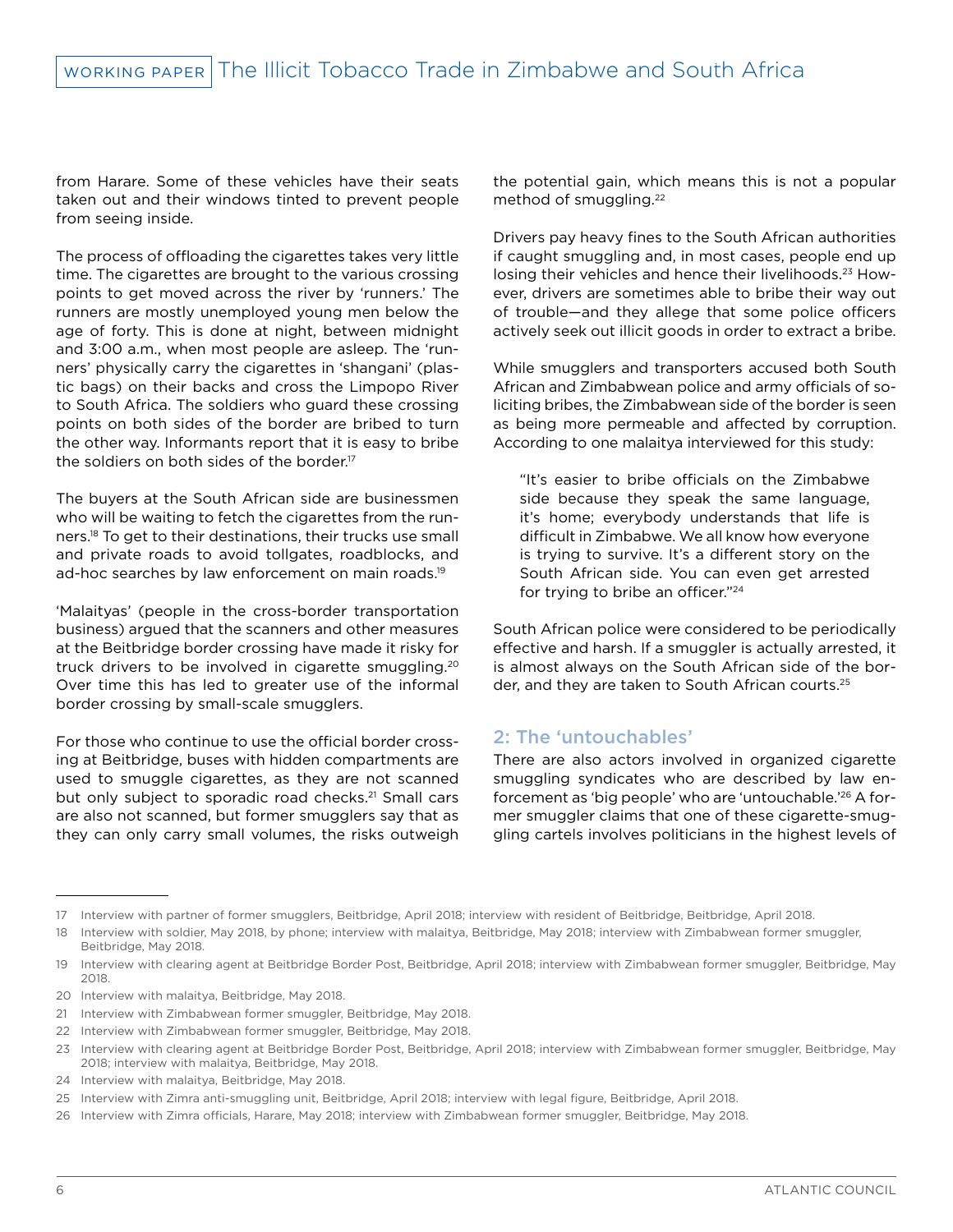government from both Zimbabwe and South Africa, but would not divulge names. This cartel is said to operate a smuggling scheme that runs from Harare to Durban. Huge trucks are used to smuggle the cigarettes from their loading points in Harare through formal border crossing points and onwards to their destination. These trucks are not stopped or searched on the Zimbabwean side of the border.

The cigarette brands that are most frequently smuggled are Remington Gold and Pacific Blue, both owned by Savanna Tobacco.27 Beitbridge border post is a major point of entry.28 Seizures at this border post accounted for 82 percent of seizures of illicit cigarettes made in South Africa in 2016.<sup>29</sup> However, in recent years there have been seizures of Zimbabwean cigarettes, mostly Savanna's Pacific brand, on the South Africa-Botswana and South Africa-Mozambique borders.

Savanna Tobacco is owned by Adam Molai, who is married to the niece of former Zimbabwean President Robert Mugabe and appears to have had political protection during Mugabe's regime.<sup>30</sup> His company has previously been implicated in tobacco-smuggling allegations. Cigarettes manufactured by Savanna have been intercepted being smuggled across the border hidden in an array of different vehicles, including oil tankers and mobile horse stables, in which the product was hidden in secret compartments, false floors, and/or stashed amongst other stock.<sup>31</sup>

Since the political transition, Molai's position may have changed. Interviews with law enforcement in Zimbabwe confirmed that Savanna Tobacco has recently been ordered to pay tax it has failed to pay the state over the years.<sup>32</sup> According to a former smuggler in South Africa, "Adam [Molai] has lost political protection, and is also under financial pressure."33 For his part, Molai denies all the allegations against him and has shown that he is prepared to sue for libel to protect his reputation.

Another significant figure is Simon Rudland, the owner of Gold Leaf Tobacco Corporation (GLTC), who has cigarette factories in South Africa and a tobacco-processing factory in Zimbabwe. Rudland owns a suite of companies, including farms, mines in Zimbabwe and the Democratic Republic of Congo, a logistics company, and a bus company.<sup>34</sup> Rudland has residences in Zimbabwe, South Africa, and the United Kingdom. Our informants claim that he attends Zanu-PF (Zimbabwe's ruling party) rallies and makes large contributions towards Zanu-PF congresses.<sup>35</sup> His South African business partner, Ebrahim Adamjee, also owns around fifty petrol stations across the country and a large amount of property in Linbro Park, Johannesburg.<sup>36</sup> As far back as 2006, Rudland and Adamjee were both arrested—but not convicted—for respective charges related to money laundering and cigarette smuggling from Zimbabwe to South Africa.<sup>37</sup> Rudland has denied any wrongdoing.

<sup>27</sup> Interview with Zimbabwean former smuggler, Beitbridge, May 2018.

<sup>28</sup> SAPA, "Cigarettes seized at Beitbridge," Independent Online, October 11, 2012, [https://www.iol.co.za/news/cigarettes-seized-at-beit](https://www.iol.co.za/news/cigarettes-seized-at-beit-bridge-1401296)[bridge-1401296](https://www.iol.co.za/news/cigarettes-seized-at-beit-bridge-1401296); Obey Manayiti, "Face to face with Beitbridges' daring smuggling syndicates," The Standard, December 4, 2016, https:// www.thestandard.co.zw/2016/12/04/face-face-beitbridges-daring-smuggling-syndicates/; Jonckie, "Hawks probe cigarette smuggling at Beitbridge," Insurance Chat, February 7, 2014, http://www.insurancechat.co.za/tag/hawks-probe-cigarette-smuggling-at-beit-bridge/.

<sup>29</sup> Court affidavit deposed by Johannes Cornelius Vermaak, Oudtshoorn Magistrate's court, 2016, 201, para 78.

<sup>30</sup> Malcolm Rees, "Mugabe link to illegal cigarette trade," Sunday Times, December 29, 2013, [https://www.timeslive.co.za/sunday-times/](https://www.timeslive.co.za/sunday-times/lifestyle/2013-12-29-mugabe-link-to-illegal-cigarette-trade/) [lifestyle/2013-12-29-mugabe-link-to-illegal-cigarette-trade/.](https://www.timeslive.co.za/sunday-times/lifestyle/2013-12-29-mugabe-link-to-illegal-cigarette-trade/)

<sup>31</sup> Herald Reporter, "Horse trailer jam-packed with illegal cigarettes seized at SA-Zim border post," Herald Live, September 30, 2015, [http://](http://www.heraldlive.co.za/news/2015/09/30/horse-trailer-jam-packed-illegal-cigarettes-seized-sa-zim-border/) [www.heraldlive.co.za/news/2015/09/30/horse-trailer-jam-packed-illegal-cigarettes-seized-sa-zim-border/.](http://www.heraldlive.co.za/news/2015/09/30/horse-trailer-jam-packed-illegal-cigarettes-seized-sa-zim-border/)

<sup>32</sup> Interview with Zimra officials, Harare, May 2018.

<sup>33</sup> Interview with former cigarette smuggler B, Johannesburg, 4 May 2018.

<sup>34</sup> Interview with independent cigarette manufacturer A, Johannesburg, April 25, 2018; interview with former cigarette smuggler B, Johannesburg, 4 May 2018.

<sup>35</sup> Interview with Tobacco company employee 1, Harare, April 2018.

<sup>36</sup> Interview with former cigarette smuggler A, Johannesburg, April 23, 2018.

<sup>37</sup> Sam Sole, "Smokes, sex and the arms deal," The Mail and Guardian, October 28, 2008, https://mg.co.za/article/2008-10-28-smokes-sex-andthe.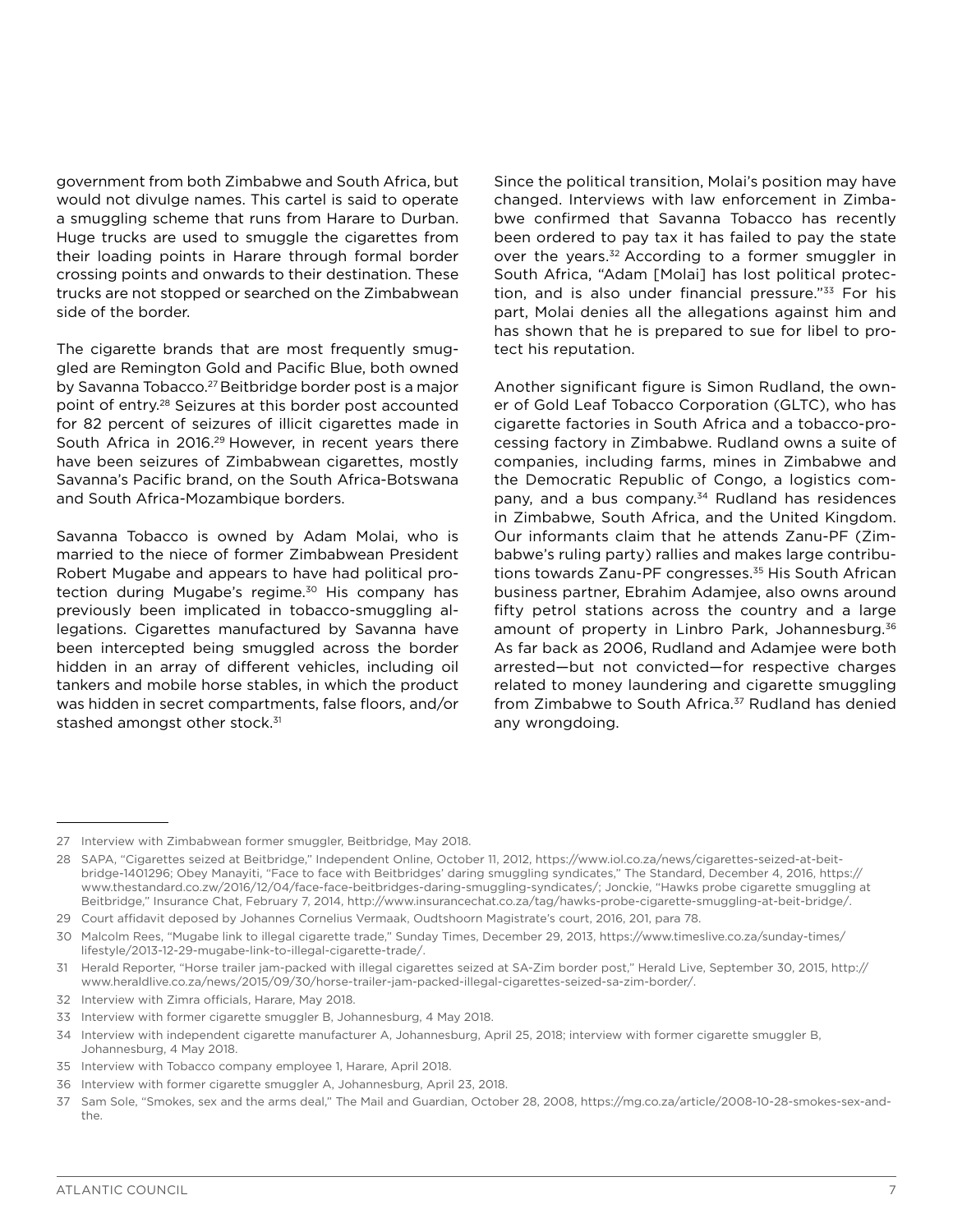#### **Law enforcement response**

Police and military informants described how cooperation between their agencies, the customs agency, and central intelligence authorities had been successful in the past in cracking down on smugglers by conducting regular raids at known smuggling points and tracking cigarette smuggling vehicles from their loading points in Harare to the border. 38 But aside from resource constraints and a reliance on ad-hoc 'tip offs,' their activities were largely scuppered by constant interference and stonewalling of investigations by superiors if their investigations touched on politically connected people. Junior officers would also be sanctioned for refusing bribes that were intended to filter upwards to their superiors.<sup>39</sup>

Interviews suggested that officials within enforcement agencies know which individuals run the major cigarette smuggling cartels but cannot act against them because of their political protection.<sup>40</sup> Even drivers who had been apprehended at the border would sometimes be released if they were able to communicate with people within these cartels.

While it is evident that current Zimbabwean President Emmerson Mnangagwa wants to secure greater legitimacy at home and abroad by being seen to be hardline on corruption, it seems unlikely that he will tackle major sources of party finance.<sup>41</sup> This would appear to be particularly likely where the profits from these illicit trades accrue to networks within the Zimbabwean military, given the key role the military played in Mnangagwa's rise to the presidency. (We could not verify a link between the military and cigarette smuggling, though

the military's involvement in smuggling Marange diamonds and rhino horn is well documented.)<sup>42</sup> It is most likely that his anti-corruption drive will target the allies of his predecessor, and other political rivals, as already seems to be the case.<sup>43</sup>

The current crackdown on Molai suggests something of the political economy of enforcement in Zimbabwe. Molai, who was connected to Mugabe and is alleged to have channelled rents toward him, is now subject to an investigation related to an irregularly appointed government tender.<sup>44</sup> If this takes the same form as other bad-faith, illicit-economy corruption crackdowns in the region, it will either aim to put Molai out of business, in order to allow for new entrants in the illicit market or the expansion of existing interests, or it will lever his patronage towards the new regime.45 As stated, Molai denies all the allegations against him.

# SOUTH AFRICA

#### Context

Prior to 1993, a single company, the Rembrandt Group, held the majority of the legitimate tobacco market in South Africa. Rembrandt was an Afrikaner-owned company and received strong support from the apartheid government, and taxes on tobacco and cigarettes were virtually non-existent.<sup>46</sup> As the apartheid regime ended and the transition to democracy began, the threat of smoking to public health became a priority. The Tobacco and Related Products Control Act was promulgated in 1993. Since then, stringent controls on smoking in

46 Mia Malan and Rosemary Leaver, "Political Change in South Africa: New Tobacco Control and Public Health Policies" in Tobacco Control Policy: Strategies, Successes, and Setbacks, ed. Joy de Beyer and Linda Waverley Brigden (World Bank: Washington, 2011), 121.

<sup>38</sup> Interview with soldier, May 2018, by phone; interview with military officer, Harare, May 2018; interview with police officer 1, Harare April 2018; interview with police officer 2, Harare, May 2018.

<sup>39</sup> Interview with soldier, May 2018, by phone; interview with military officer, Harare, May 2018; Interview with police officer 1, Harare, April 2018; interview with police officer 2, Harare, May 2018.

<sup>40</sup> Interview with police officer 1, Harare, April 2018.

<sup>41</sup> Tendai Kamhungira & Blessings Mashaya, "ED ups ante on corruption," Daily News, December 21, 2017, [https://www.dailynews.co.zw/](https://www.dailynews.co.zw/articles/2017/12/21/ed-ups-ante-on-corruption) [articles/2017/12/21/ed-ups-ante-on-corruption](https://www.dailynews.co.zw/articles/2017/12/21/ed-ups-ante-on-corruption); N. Turak, "Zimbabwe is 'open for business,' new president Emmerson Mnangagwa tells Davos," CNBC, January 24, 2018, [https://www.cnbc.com/2018/01/24/zimbabwe-is-open-for-business-new-president-emmerson-mnangagwa](https://www.cnbc.com/2018/01/24/zimbabwe-is-open-for-business-new-president-emmerson-mnangagwa-tells-davos.html)[tells-davos.html.](https://www.cnbc.com/2018/01/24/zimbabwe-is-open-for-business-new-president-emmerson-mnangagwa-tells-davos.html)

<sup>42</sup> Global Witness, An Inside Job. Zimbabwe: The state, the security forces, and a decade of disappearing diamonds (London: Global Witness, September 2017).

<sup>43</sup> Tendai Kamhungira, "Zacc selectively arresting politicians," Daily News, February 4, 2018, [https://www.dailynews.co.zw/articles/2018/02/04/](https://www.dailynews.co.zw/articles/2018/02/04/zacc-selectively-arresting-politicians) [zacc-selectively-arresting-politicians.](https://www.dailynews.co.zw/articles/2018/02/04/zacc-selectively-arresting-politicians)

<sup>44</sup> Freeman Razemba, "Zacc probes NSSA over 78m corruption cases," Chronicle, May 5, 2018, [http://www.chronicle.co.zw/zacc-probes-nssa](http://www.chronicle.co.zw/zacc-probes-nssa-over-78m-corruption-cases/)[over-78m-corruption-cases/.](http://www.chronicle.co.zw/zacc-probes-nssa-over-78m-corruption-cases/)

<sup>45</sup> See this discussion regarding crackdowns on the illicit economy in Tanzania by President John Magufuli in Simone Haysom, Peter Gastrow, and Mark Shaw, Heroin Coast: A political economy along the eastern African seaboard (Pretoria and Lyon: ENACT, June 2018).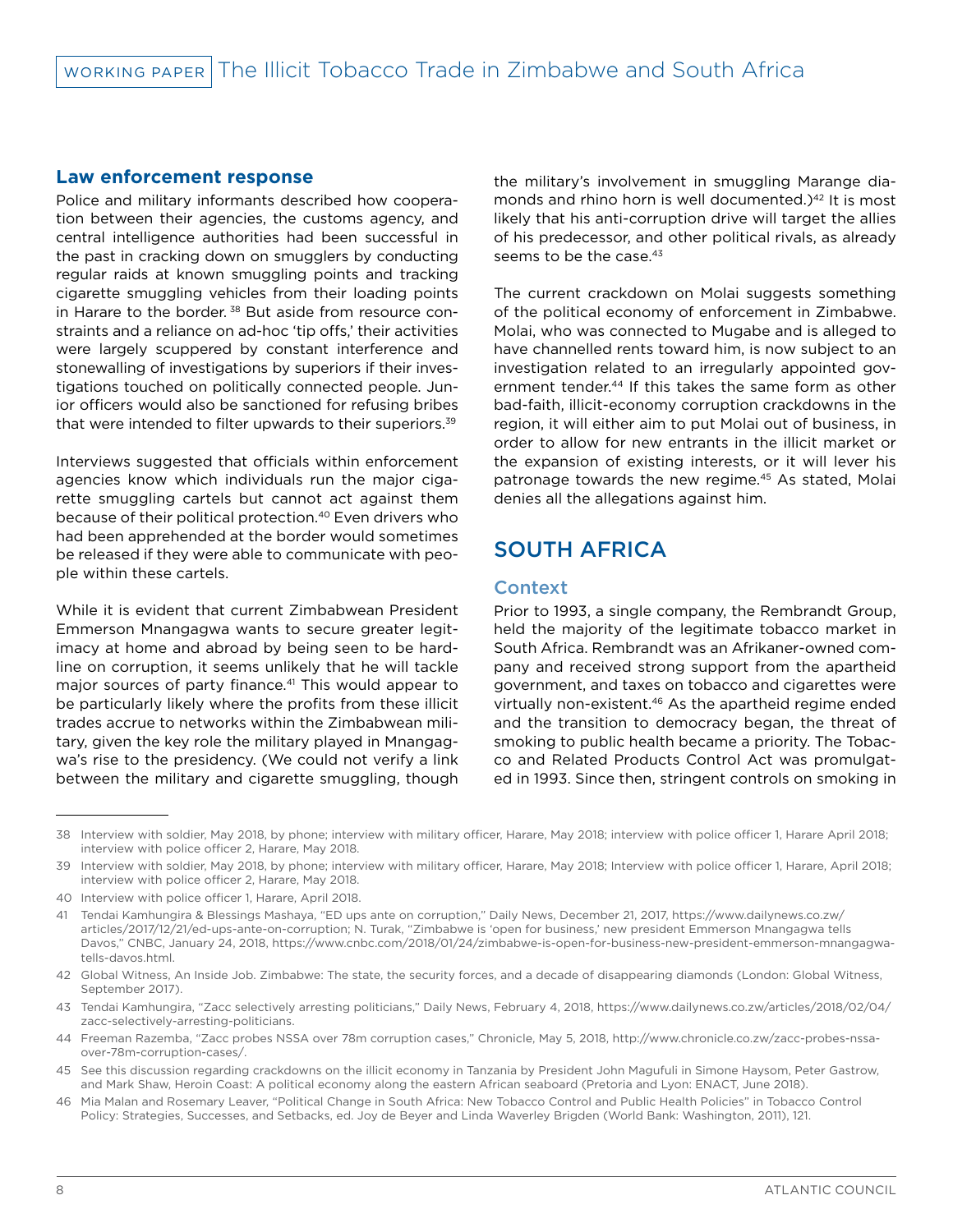

February 2007

Cartographic Section

public places have been implemented, as well as higher taxes on cigarettes. The end of apartheid also saw the opening of South Africa's markets and borders to the rest of the world, ending a lengthy period of isolation. Following the transition, Rembrandt ceded its market share to BAT, handing over what was a near-monopoly share of approximately 93 percent.<sup>47</sup>

Since the passing of the Tobacco and Related Products Control Act, there has been a recorded reduction in the share of smokers and cigarettes smoked in South Africa. This has been credited to increasing taxes on cigarettes and a determined public health policy aimed at curbing smoking in public places and raising awareness of the health hazards posed by smoking.<sup>48</sup> The share of smokers in the population has been declining slowly in recent years to around 20 percent of the total population in 2017.49 Companies now compete for a much more limited pool of consumers in South Africa.50

The South African Revenue Service (SARS) should collect R17.85/\$1.50 tax (R15.52 in excise duties and R2.33

<sup>47</sup> Corné van Walbeek, The Economics of Tobacco Control in South Africa, Thesis presented in the Department of Economics, University of Cape Town, October 2005.

<sup>48</sup> Corné van Walbeek and Lerato Shai, "Are the tobacco industry's claims about the illicit trade credible? The case of South Africa," Tobacco Control 24, 2 (2015), 142, https://tobaccocontrol.bmj.com/content/24/e2/e142.

<sup>49</sup> Data from Southern Africa Labour and Development Research Unit, National Income Dynamics Study 2017, Wave 5 (2017), [https://www.](https://www.datafirst.uct.ac.za/dataportal/index.php/catalog/712) [datafirst.uct.ac.za/dataportal/index.php/catalog/712.](https://www.datafirst.uct.ac.za/dataportal/index.php/catalog/712)

<sup>50</sup> Interview with tobacco industry representative, Johannesburg, 24 April 2018.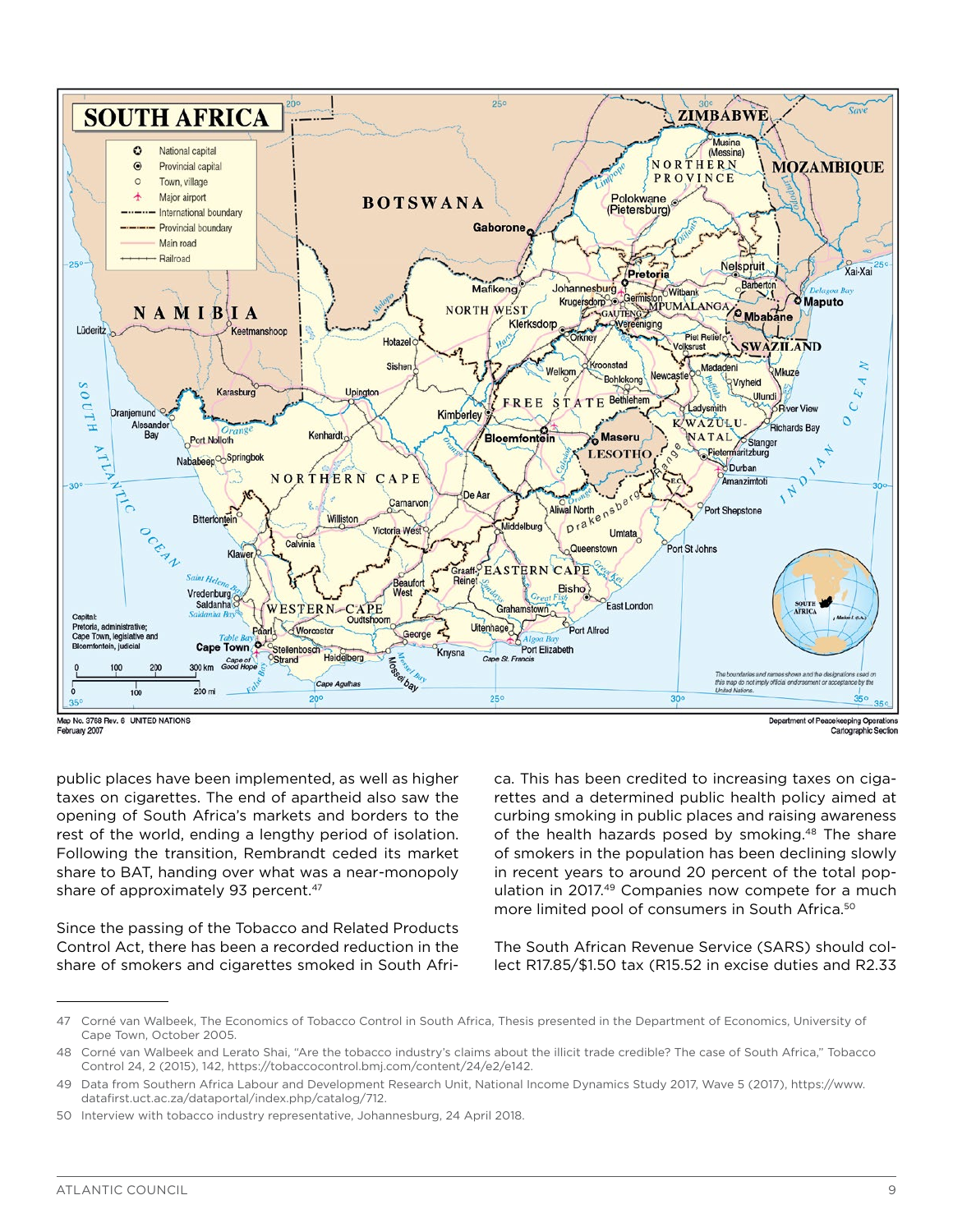in VAT) per pack of cigarettes for the 2018/2019 year, based on the national budget. Any pack of cigarettes selling for less than this amount is assumed to be illicit. Illicit cigarettes are cheap, selling for as little as R5 or R10 (\$0.40 or \$0.85) per pack. These cigarettes can readily be found at street vendors and the average corner store all over the country.<sup>51</sup> The low price and ready availability means that illicit cigarettes are highly accessible and popular with low-income consumers.

Estimates from 2002, when the illicit cigarette trade was picking up pace, indicate that BAT's market share stood at between 86 percent and 95 percent;<sup>52</sup> more recent estimates put its market share at around 74 percent (see above), though large multinationals claim to have lost 10 percent of their market to illicit cigarettes in the last year alone. $53$  Other 'independent' tobacco companies make up most of the rest of the market that is not controlled by BAT. Several of these companies have been publicly alleged to have links to the illicit cigarette trade.54

Academic and civil society observers of the tobacco market claim that for several years since 2006 the large multinationals deliberately exaggerated the size of the illicit market as a way to lobby against rises in excise duty, which the South African government was pursuing to bring its policy into line with international recommendations and to curb rates of smoking.<sup>55</sup> An industry group called the Tobacco Institute of Southern Africa (TISA) blamed the purported high and increasing level of illicit trade on the excise tax, which they claimed increased the incentive for criminal actors to enter into the tobacco trade and harmed the market position of multinationals. These claims are not born out by research (see Box: *Do 'sin taxes' encourage smuggling?*) and, in fact, these claims follow a global pattern which has seen multinational tobacco companies use the issue of illicit tobacco to lobby government to lower taxes.<sup>56</sup>

However, the same observers are in agreement that the scale of illicit activity in the cigarette market has escalated substantially over the past three years, believed to be the result of diminished state capacity from corruption, as explained below. Between 2014 and the 2017 tax year, excise revenue from tobacco products fell by 16 percent.<sup>57</sup> The number of cigarette packs on which tax was paid fell by 27 percent, while the rate of consumption fell only slightly.

The quantity of taxed cigarettes legally sold and consumed has decreased significantly in the past two years. In the 2017-2018 financial year, the number of taxed cigarette packs amounted to about 763 million. After a relatively stable market size during 2010-2015, there was a steep drop in the legal quantities of cigarettes of 26 percent in the last two years. This steep decrease cannot be explained by standard factors such as the evolution of cigarette price, disposable income, population dynamics, and tobacco control legislation. A possible explanation could be a significant increase in illicit cigarette trade. At the same time, reports by SARS of seizures of illicit cigarettes do not point to an increase in seizures. As SARS has not released consistent figures<sup>58</sup> on its illicit cigarette seizures over the years, its Annual Report suggests that the tax year 2014-2015 seems to have been the highwater mark for seizures, with 204 million individual cigarette sticks seized and almost 1500 interventions against illicit trade by the revenue service. The rate of seizure almost halved in 2015-2016 to 133 million sticks, and in the years between 2016- 2017 and 2017-2018 they were 17.5 million and 61.4 mil-

<sup>51</sup> Interviews with shopkeepers in Cape Town, South Africa, March 2018.

<sup>52</sup> Lisa Steyn, "The tobacco industry by the numbers," Mail and Guardian, May 18, 2012, [https://mg.co.za/article/2012-05-18-the-tobacco](https://mg.co.za/article/2012-05-18-the-tobacco-industry-by-the-numbers)[industry-by-the-numbers](https://mg.co.za/article/2012-05-18-the-tobacco-industry-by-the-numbers). Phillip Morris International, trading in well-known brands such as Marlboro and Chesterfield, and Japan Tobacco International, best known for the Camel brand, are the other big-name players present in the country, although they do not remotely enjoy the amount of the market that BAT does.

<sup>53</sup> Interview with tobacco industry representative, Johannesburg, 24 April 2018.

<sup>54</sup> Jacques Pauw, The President's Keepers (Cape Town: Tafelberg, 2017).

<sup>55</sup> Interview with Corné van Walbeek, Economics of Tobacco Control Project, Cape Town, August 2017; interview with Salvera Kalideen, National Council against Smoking, August 2017.

<sup>56</sup> Luk Joossens and Martin Raw, "Cigarette smuggling in Europe: who really benefits?," Tobacco Control 1998, 7, pp. 66-71.

<sup>57</sup> Tamar Kahn, "Tobacco excise revenue plunge shows SARS collection up in smoke," Business Day, May 29, 2018, https://www.businesslive. co.za/bd/national/2018-05-29-tobacco-excise-revenue-plunge-shows-sars-collection-up-in-smoke/.

<sup>58</sup> The total number of sticks seized is not always declared, and it is not clear how SARS calculates the value of seizures. Indicators of SARS actions are also inconsistently recorded – sometimes the total number of audits is listed, sometimes only warehouse audits are listed, and it is not always clear what actions have been declared as 'interventions'.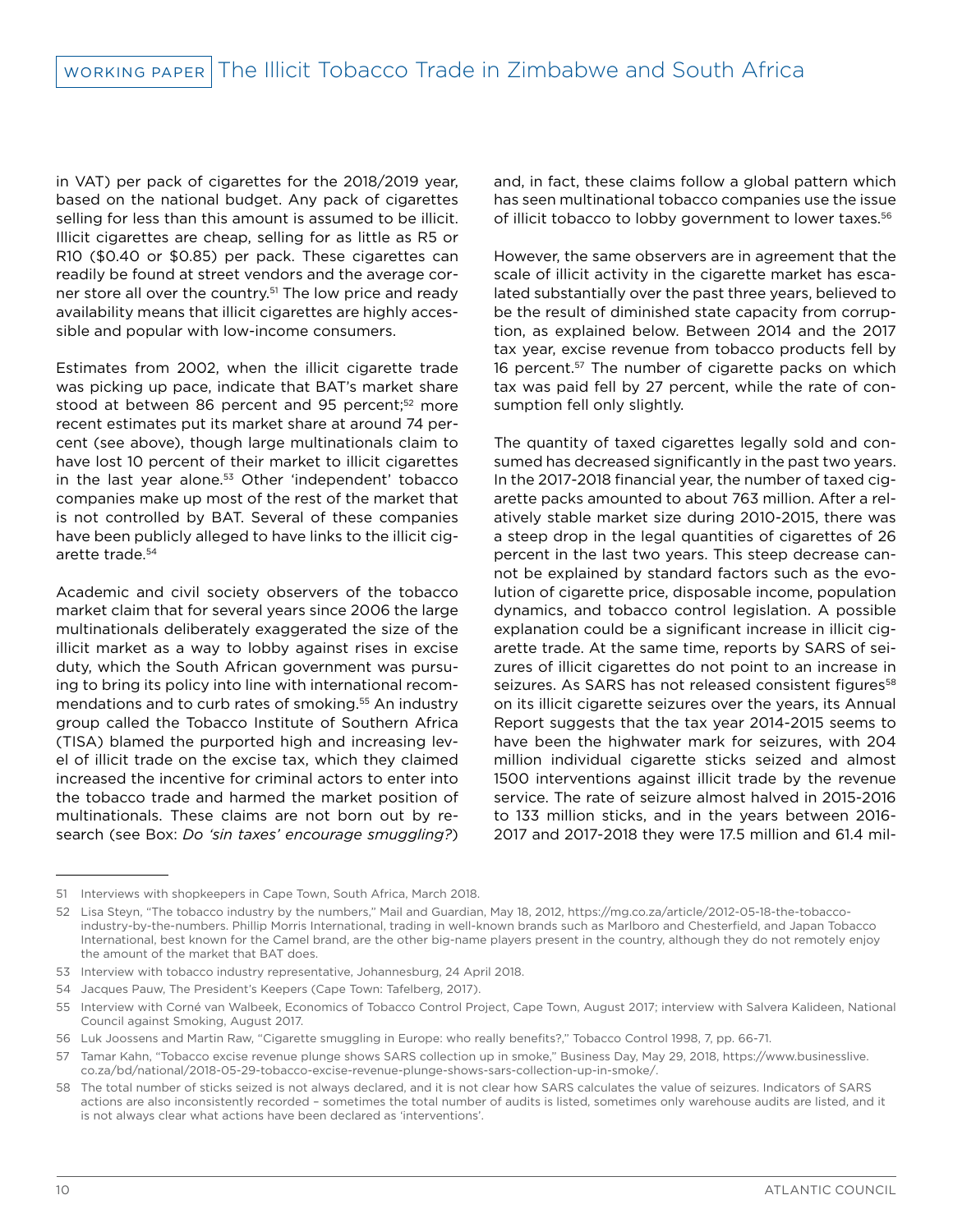lion sticks seized, respectively.<sup>59</sup> As stated above and in the rest of this paper, this correlates with a serious diminishment of the state's capacity to investigate the illicit economy in general.

A recent study released by IPSOS, and funded by TISA, concluded South Africa loses R7 billion (\$590 million) per annum to the illicit cigarette trade and that of the total cigarette market around 20 percent of trade was illicit.<sup>60</sup> However, the figure does not count losses to transfer pricing and tax-base erosion or take into consideration that rates of smoking would fall were there to be fewer low-cost products on the market. The calculation of the size of the illicit market is also complicated by the fact that most measures will only count a pack selling below the tax threshold as being illicit – but, where brands are not competing for the bottom of the market, there is nothing to stop 'untaxed' cigarettes being sold for prices above the tax threshold.

#### **Actors, routes and modalities**

The public debate, state response and industry dynamics of the cigarette trade are highly bifurcated by a line that divides the largest multinationals, including BAT, Philip Morris International and Japan Tobacco International, from around five of the so-called 'independent' producers, who have locally or regionally registered brands and are alleged to play the largest role in producing illicit cigarettes.

The multinational tobacco companies are represented by TISA, an organization that the independent producers deride as BAT's 'mouthpiece' and claim exists only to give more credibility to, and suggest a broader range of beneficiaries for, BAT's lobbying.<sup>61</sup> A separate industry platform, the Fair Trade Independent Tobacco Association (FITA), was created in 2012 to protect the interests of small tobacco companies in a region dominated by big multinationals, though it is likewise considered to be a propaganda and lobbying tool for members that are allegedly under-declaring. Several of FITA's members have been accused of smuggling (often in the form of under-declaring). Both TISA and FITA deny that their members are involved in illegal activity and have pledged to take action against any of their members found to be contravening the tax, customs, and excise laws of the country.

Several of the owners of FITA's 'independent' companies are Zimbabwean citizens (including: Hardy Cronje, owner of Home of Cut Rag; David Prioleau, owner of Protobac; and Simon Rudland, co-owner of Gold Leaf Tobacco Corporation, or GLTC). Many of them use distributors who come from Indian, Pakistani, and Bangladeshi networks, with a strong presence in the retail sector catering to low-income markets, particularly supermarkets and bulk wholesalers (such a market is typically referred to as a "cash and carry").<sup>62</sup>

BAT has a large factory in Heidelberg that supplies South Africa and the broader southern African region (and is BAT's eighth biggest factory globally). It produces cigarettes branded by its global trademarks. A mid-range brand such as rival PMI's Marlboro sells for around R40 (\$3.40) in 2018. BAT distributes across the entire country.

FITA's members have more localized distribution networks and markets. Most FITA members have their factories in Gauteng, typically in Johannesburg CBD or industrial areas such as Kempton or Linbro Park. Amalgamated Tobacco Manufacturers' (ATM) factory is in

<sup>59</sup> Bizarrely, in a presentation to a parliamentary working group in May 2018, SARS gives a figure for its seizures between 2014-2015 and the 2017-2018 tax years which contradicts the Annual Reports by a wide mark – 270 million sticks (instead of over 400 as in the Annual Report). See SARS Presentation to Illicit Tobacco Trade Parliamentary Monitoring Group, Standing Committee on Finance, May 2, 2018.

<sup>60</sup> Summary findings can be found in 2018 National Tobacco Market Study, Ipso Mori, May 2018, made available to the author by TISA. For the R7billion figure see Kahn, "Tobacco excise revenue plunge shows SARS collection up in smoke."

<sup>61</sup> Interview with former cigarette smuggler B, Johannesburg, May 4, 2018.

<sup>62</sup> Interview with former cigarette smuggler A, Johannesburg, April 23, 2018.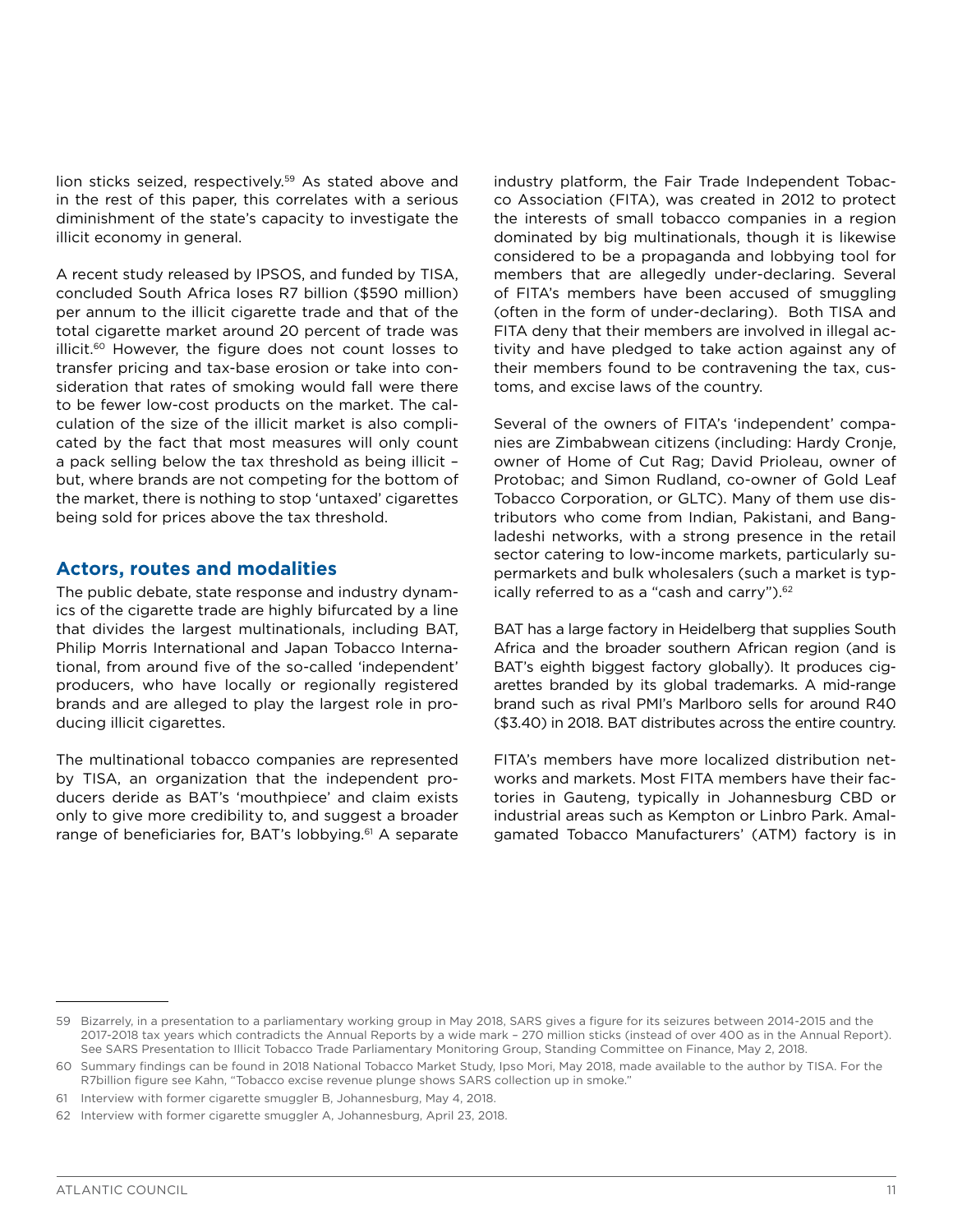Pietermaritzburg in Kwa-Zulu Natal, and Home of Cut Rag is located near Port Elizabeth in the Eastern Cape. In terms of market control, there is territorial division. ATM is said to control KZN, Carnilinx controls Gauteng, and Gold Leaf distributes in Gauteng and the Eastern Cape.63 No company has dominance or control over the Western Cape market, which is considered to be the most lucrative.

Illicit cigarettes are typically found for sale in small, owner-staffed general dealers called 'spaza shops,' found in townships, or set up as street stalls. According to the BAT-funded IPSOS study, out of the top ten brands found being sold below the tax threshold, six of them are produced by GLTC, owned by Simon Rudland.<sup>64</sup> GLTC cigarettes are estimated to account for between 70 percent and 80 percent of the illicit cigarette trade.65 GLTC has denied claims that it is engaged in illegal activities.

## **Modalities**

Our typology of the smuggling of cigarettes in South Africa distinguishes between what we term 'internal smuggling,' which involves various methods for evading paying tax on the sale of goods, and cross-border smuggling, both the conventional variety involving material goods and more intangible financial crimes.

## Internal smuggling

The most prominent illicit modality in South Africa is the simple yet effective practice of **under-declaring** production to the revenue service. The undeclared surplus is then sold, tax-free, typically on the black market. This technique has been utilized by tobacco manufacturers globally for years. Factories in South Africa operate double shifts, running their machines at night, and/ or they hide the true scale of their production by paying off customs officials and using fraudulent paperwork. They make use of all the available gaps in SARS's monitoring of their 'bond' warehouses, for example reusing invoices for one hundred cases of cigarettes for multiple deliveries of one hundred cases each time.<sup>66</sup> Or they obscure the quantity of their production and avoid paying excise through **round-tripping** and **ghost exports**—claiming that stock has been exported, when in fact it has been sold in the domestic market.<sup>67</sup>

Many of the companies that are undeclaring and using round-tripping have a business model that blends licit and illicit—often they have entire brands that are produced and accounted for entirely legally, though these account for a minority of their business.<sup>68</sup> Academic research has found this combination of licit and illicit production and/or sale to be a feature of illicit cigarette markets in jurisdictions across the world.<sup>69</sup>

## Counterfeiting

When cigarettes are counterfeited they are packaged in identical or near-identical branding to popular cigarette brands (typically the premium brands made by multinationals). In addition to this fraud, tax is not paid on these products. Counterfeiting was prevalent in the 1990s, but its incidence was eclipsed, though not entirely eliminated, by under-declaration in the 2000s. Counterfeit cigarettes also can be smuggled across borders.

# **Cross border modalities**

# Cross-border smuggling

As described above, a large proportion of illicit cigarette seizures are of Zimbabwe-manufactured cigarettes that have been smuggled over the border. Cigarettes have also been smuggled across the Namibian, Botswanan, and Mozambican borders (though they were not necessarily produced in these adjacent countries). The police's Directorate for Priority Crime Investigation (also

<sup>63</sup> Interview with former law enforcement official, Johannesburg, April 25, 2018; interview with former cigarette smuggler A, Johannesburg, April 23, 2018.

<sup>64</sup> Interview with tobacco industry representative, Johannesburg, April 24, 2018.

<sup>65</sup> Interview with tobacco industry representative, Johannesburg, April 24, 2018; interview with independent cigarette manufacturer, Johannesburg, April 25, 2018; interview with security provider for tobacco industry, Johannesburg, April 25, 2018.

<sup>66</sup> Interview with tobacco industry representative, Johannesburg, April 24, 2018.

<sup>67</sup> Interview with former cigarette smuggler B, Johannesburg, May 4, 2018.

<sup>68</sup> Interview with tobacco industry representative, Johannesburg, April 24, 2018; interview with independent cigarette manufacturer A, Johannesburg, April 25, 2018; interview with former law enforcement official, Johannesburg, April 25, 2018.

<sup>69</sup> Hana Ross et al., "A closer look at 'Cheap White' cigarettes," Tobacco Control 2016, 25, pp. 527-531.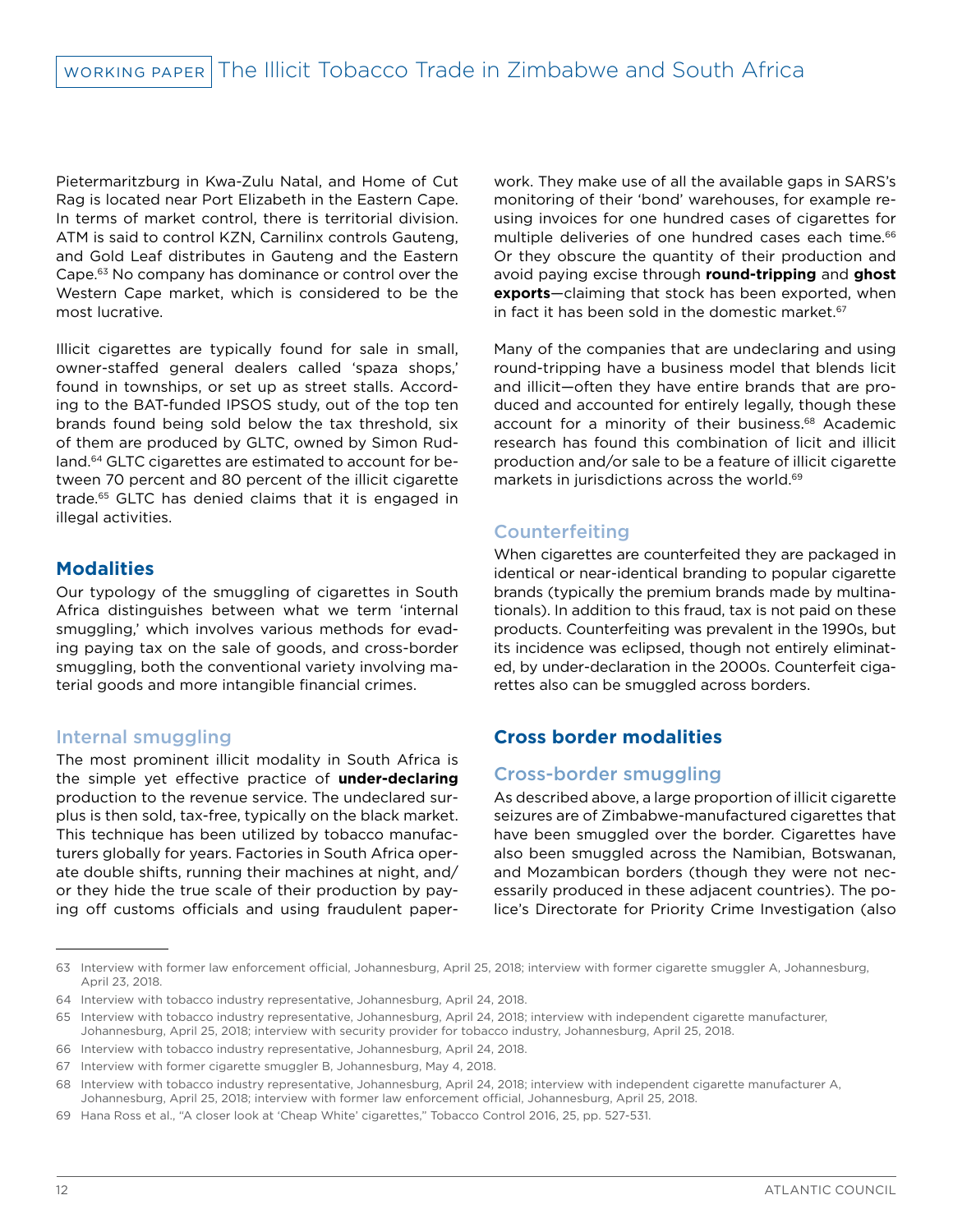known as the Hawks) list cigarettes manufactured in Botswana (Sasha and Caspian brands, produced by Benson Craig) and Mozambique (Pall Mall and Safari brands, produced by BAT) as "commonly smuggled."70 Smuggled cigarettes also have been seized at sea ports, though these all represent a minority of both recorded seizures and alleged illegal activity.

#### 'Losing' stock in transit

Surplus stock destined for a cross-border market is sometimes 'lost' while in transit, though in fact it has been smuggled into the market where it disappeared or into an adjacent market (as such, it can be internal or cross-border). For a cross-border example, this method was alleged to be have been used in a recent case before the Namibian Supreme Court involving Benson Craig.71 Namibian authorities impounded a shipment of cigarettes, apparently bound for Namibia. Benson Craig claimed that the shipment had 'mistakenly' been marked as bound for Namibia but instead was in transit to another destination, and therefore not subject to tax and had been unlawfully impounded. Benson Craig's arguments were upheld; the company won the case. Nevertheless, although Benson Craig was vindicated, the alleged methodology has been deployed by others in the past, so that cigarettes could be smuggled into either the Namibian or South African market and sold cheaply on the black market.

#### **Grey Areas**

#### Cross-border financial methods

BAT also has been accused of tax avoidance around its profits in the South African tobacco industry. The boundary between tax avoidance and evasion is not always clear, but the revenue service may lack the expertise to pursue these cases and states also tend to be cautious about litigating on these issues as they run the risk—if they lose the case—of creating entirely legal routes to evade tax.

BAT has been accused of both **profit shifting** and **transfer pricing**. <sup>72</sup> **Profit shifting** is a tax planning strategy used by multinational corporations to shift profits from higher-tax locations to lower-tax locations. The result is two-fold. First, the corporation makes a larger profit due to lower tax rates, and second, highertax locations see a decrease in tax revenue. **Transfer pricing** involves setting a price for goods and services sold between related legal entities within an enterprise, typically between a parent and subsidiary company. This relates to tax-base erosion in that goods and services could be traded between parent and subsidiary companies that exist in different tax locations across borders. By their nature, profit shifting and transfer pricing are modalities that can only be exploited by multinational corporations.

#### Law enforcement

The fate of law-enforcement efforts against the illicit tobacco trade show that tobacco companies' political connections have been influential in allowing illicit trade to flourish. Despite being declared a national priority several years ago, the industry has grown with relative impunity since. While the state does make seizures of illicit cigarettes, these are mostly of the Pacific brand, which is produced by Zimbabwean company Savanna and may not fall under South African political protection.

While the state response stretches back to the early 2000s, the past four years are most illustrative of the power that actors in the tobacco industry have amassed, and of the consequent erosion of state capacity.

In 2014, the illicit cigarette trade was made a priority and an interagency task team—the Illicit Tobacco Task Team (ITTT)—was established to investigate and prosecute individuals associated with the industry. This involved a number of enforcement agencies, including the National Prosecuting Authority (NPA), the Hawks and its Crime Intelligence division, as well as the State Security Agency (SSA).

<sup>70</sup> The "commonly smuggled" brands are all manufactured within Zimbabwe or South Africa. See Department of Priority Crimes Investigation, "Illicit Cigarettes in South Africa", presentation to Illicit Tobacco Trade Parliamentary Monitoring Group, Standing Committee on Finance, May 2, 2018.

<sup>71</sup> Minister of Finance and another v Benson Craig (Pty) Ltd (SA10/2016) (2017) NASC 29 (26 July 2017).

<sup>72</sup> Interview with former law enforcement official, Johannesburg, April 25, 2018. Also see Rob Rose, "BAT spies under SARS's spotlight," Business Day, June 1, 2014, https://www.businesslive.co.za/bd/companies/2014-06-01-bat-spies-under-sarss-spotlight/.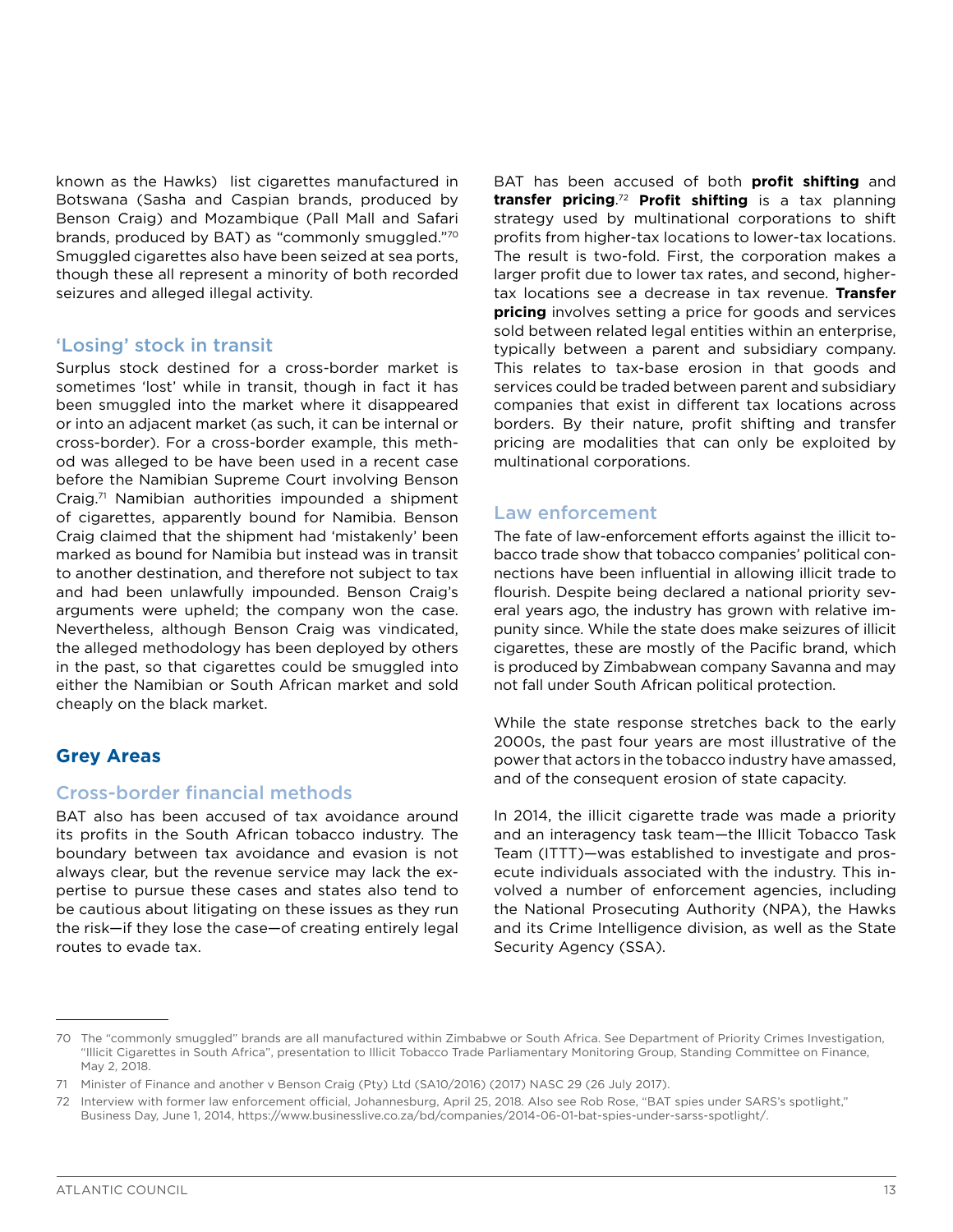However, the ITTT effort did not include SARS. At the same time, SARS was running its own investigation, named Project Honey Badger. This investigation was conducted, in part, by the High-Risk Investigations Unit (HRIU) at SARS, an elite investigative unit dedicated to cases involving the illicit economy. There was little collaboration between the two state investigations, as SARS officials considered the ITTT to be compromised and instructed staff not to share information with it. The HRIU was later disbanded under a cloud of scandal. Many believe it was disbanded because it targeted people in the illicit cigarette industry (and other illicit trades) who were important to the president's patronage network.73

Yusuf Kajee of ATM and Adriano Mazzotti of Carnilinx have been most prominently associated with the illicit trade and were under investigation as part of Project Honey Badger. Both have denied that they have engaged in illicit trade and are not tax compliant. ATM has been linked to the Zuma family. Edward Zuma, son of the former South African president, was once director of the company and later became a 'silent partner.'74 Carnilinx owner, Adriano Mazzotti, has admitted to smuggling and other illegal activity relating to his business though he has subsequently retracted these statements. Mazzotti donated R200,000 to the opposition political party Economic Freedom Fighters (EFF) in 2013, and Mazzotti's partner at Carnilinx, Kyle Phillips, provided R1 million to the EFF's firebrand opposition-party leader Julius Malema to settle debts that would have prevented Malema from becoming a member of parliament. Journalists claim they have proof that Mazzotti also provided funding for the ANC presidential campaign of Nkosazana Dlamini-Zuma in 2017. In addition to covering part of the costs of Dlamini-Zuma's campaign, he also used his clothing company to produce T-shirts and caps for her campaign. 75 Mazzotti and Dlamini-Zuma have both denied the claims or that they have any relationship, despite photographic evidence of them together meeting on more than one occasion. In late 2018 it was also revealed that Malema

#### **TOBACCO SMUGGLING BY THE STATE**.

State bodies have allegedly engaged in smuggling themselves, such as the State Security Agency's 'Project Robin.' This was supposedly an exercise in combating tobacco smuggling—by smuggling tobacco. The true objective of this badly executed plan was most likely not to 'sting' the illicit trade, but for the state employees involved to derive personal benefit from it.<sup>1</sup> This story is indicative of how ineffective and corroded state security institutions became during the Zuma presidency, but also the degree to which weak accountability turned illicit tobacco into an attractive avenue for making quick profits.

was living in a house in an upmarket suburb of Johannesburg that is owned by Mazzotti. Mazzotti and Malema claim this is a straightforward rental agreement and is not untoward.

BAT may have been complicit in illegal practices. British American Tobacco has also allegedly sought to maintain its near monopoly share of the market for tobacco in South Africa through anti-competitive practices and corrupt relationships with the state. BAT funded Forensic Security Services (FSS) in a corporate espionage campaign against independent manufacturers and has been accused of bribery.<sup>76</sup> These claims have been detailed in a signed affidavit by Francois van der Westhuizen, who had worked for FSS, which alleged BAT had bribed police and tax officials to turn a blind eye to "BAT's tax evasion and money laundering." BAT instituted an inquiry led by law firm Norton Rose Fullbright to investigate these claims, but has not yet released the

Sam Sole and Sally Evans, "The smuggler, the spook and the grabber," amaBhungane, August 27, 2016, https:// amabhungane.org/stories/the-smuggler-the-spook-andthe-grabber/.

<sup>73</sup> Johann van Loggerenberg with Adrian Lackay, Rogue: The Inside Story of SARS's Elite Crime-Busting Unit (Johannesburg and Cape Town: Jonathan Ball, 2016).

<sup>74</sup> Pauw, The President's Keepers, 2017.

<sup>75</sup> Pauw, The President's Keepers, 2017.

<sup>76</sup> Pieter-Louis Myburgh and Angelique Serrao, "British American Tobacco 'bribed' police – affidavit," News 24, August 16, 2016, https://www. news24.com/SouthAfrica/News/british-american-tobacco-bribed-police-affidavit-20160816.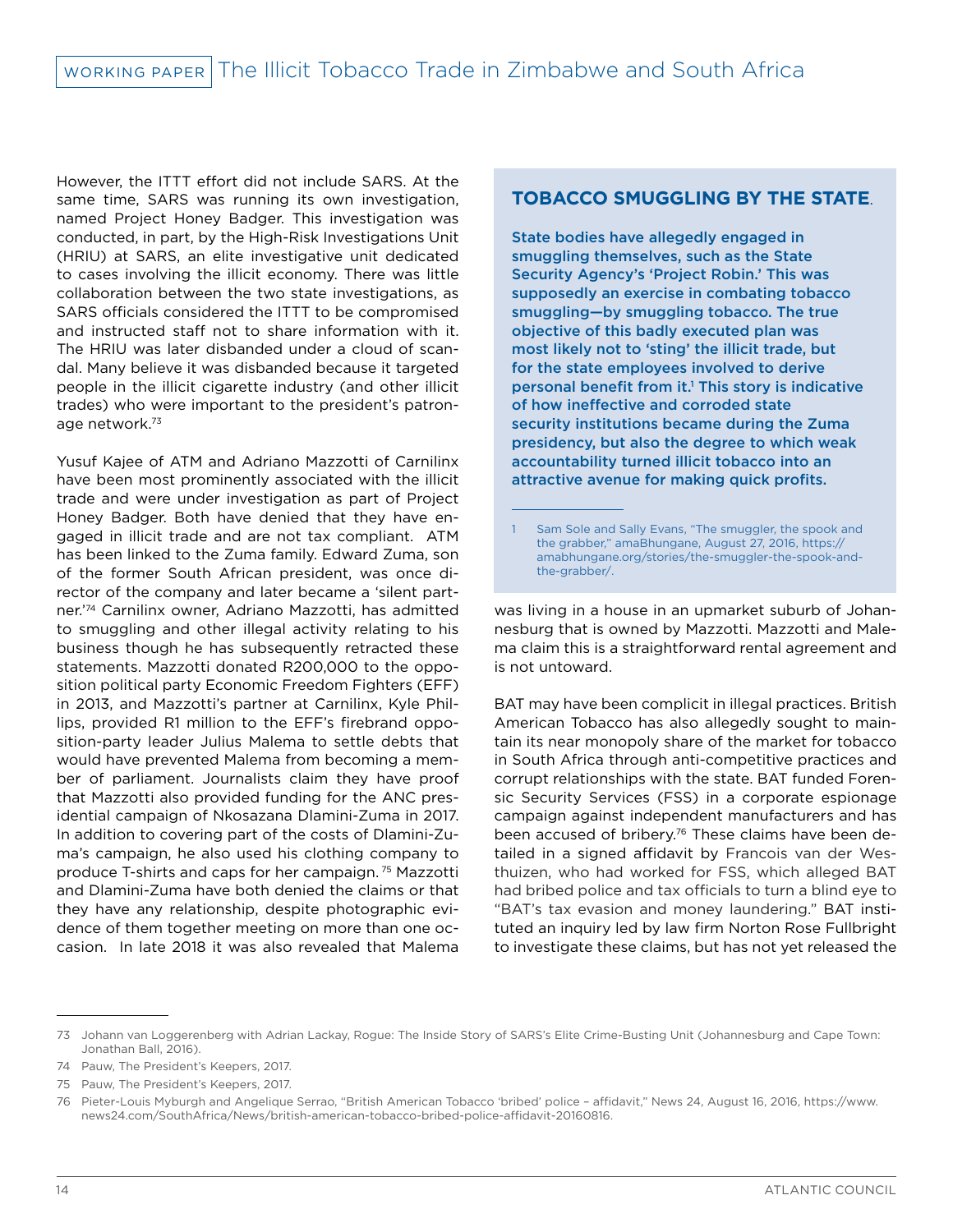findings, even though media reports the inquiry is complete.77 Another key strategy has been to acquire influence in state agencies and promote action against independent manufacturers that threaten BAT's majority. BAT's status as one of the largest single contributors to the national fiscus gives it leverage to gain proximity to state structures and allows it to frame the debate about loss of revenue in a narrow way that hones in on excises loss, rather than tax along the full value chain, which would bring Base Erosion and Profit Shifting (BEPS) losses into view.

The Illicit Tobacco Task Team provides a good example of this: it was not investigating the tobacco industry at large, rather it allowed TISA to be a member of the team. Media sources in South Africa have suggested that being part of the ITTT and having influence in the State Security Agency may have allowed TISA's members a say in who was investigated, while also deflecting scrutiny from their own actions. In 2016, when a whistle blower at FSS released confidential documents, it emerged that, in addition to paying people employed by their competitors to spy for them, BAT also had police officers and advocate Belinda Walters, who was FITA's chairperson, on their payroll.<sup>78</sup>

The Walters case is perhaps the most notorious example of the tobacco industry's overreach into state institutions.79 According to leaked documents and media reports, Walters was a triple agent who spied for BAT while also in the employ of the State Security Agency, before turning on BAT to spy on behalf of Carnilinx (the company she was hired to spy on). BAT paid Walter £30,500 to spy for them, disbursed from their London office through Travelex cards, which may have broken anti-money laundering laws.<sup>80</sup> It was Walter who set in motion the series of events that gave Tom Moyane the pretext to fire the HRIU's lead investigator and later disband the unit. While BAT ordered an independent inquiry into its involvement in corporate espionage and bribery, it has never released the findings of this inquiry.

Shortly before the SARS High-Risk Investigations Unit was shut down, SARS had launched a case against BAT for a huge shortfall in tax payments, and it is believed to relate to profit-shifting and transfer-pricing practices. According to financial journalist Rob Rose,

"BAT's recent annual report lists a 'contingent liability' for a dispute it has with SARS dating back to 2011, when the tax authority challenged the 'debt financing' of BAT SA between 2006 and 2010. Essentially, this implies that SARS must have believed BAT put in place artificial structures designed to shift profits offshore and reduce the tax it pays. The upshot: SARS hit BAT with a tax bill for R2.01 billion for 'tax and interest' it should have paid."81

This debt is the single biggest dispute between the Revenue Service and any single taxpayer. BAT has subsequently downplayed the significance of this debt, saying that it covers a twelve-year period in which the company paid over R100 billion in taxes, and R14 billion in 2017 alone. However, the investigation into BAT's tax affairs appears to have halted at the beginning of the inquiry and sources with knowledge of complex disputes with high-value tax payers say that initial calculations of BEPS (Base Erosion and Profit Shifting) disputes are usually the "tip of the iceberg." BAT subsidiaries have been fined or investigated for tax evasion or fraud charges in Australia, Korea, Vietnam, Bangladesh, and Russia.

<sup>77</sup> Rob Rose, "BATs cocktail of misconduct," Financial Mail, May 10, 2018, [https://www.businesslive.co.za/fm/opinion/editors-note/2018-05-10](https://www.businesslive.co.za/fm/opinion/editors-note/2018-05-10-rob-rose-bats-cocktail-of-misconduct/) [rob-rose-bats-cocktail-of-misconduct/.](https://www.businesslive.co.za/fm/opinion/editors-note/2018-05-10-rob-rose-bats-cocktail-of-misconduct/) When contacted for details of the expected release date for this paper, BAT did not respond.

<sup>78</sup> The original documents are still available through links to cloud sharing services on @espionageafrica and this matter has been widely reported in the press. Most recently, see Tim Cohen, "Illicit Cigarettes: the evil burning down SA's economy," Financial Mail, November 22, 2018, https://www.businesslive.co.za/fm/features/cover-story/2018-11-22-illicit-cigarettes-the-evil-burning-down-sas-economy/. These were ostensibly one of the matters to be investigated in BAT's internal inquiry, which has not been publicly released.

<sup>79</sup> If the web of double loyalties was not complex enough, Walters was also the first chair of the Fair-trade Independent Tobacco Association and was integral in its formation.

<sup>80</sup> These allegations are contained in affidavit ostensibly written by Walters in April 2015 (which is not signed), made public through leaked documents published by espionageSA. In a subsequent [complaint to the Press Ombudsman](http://www.presscouncil.org.za/Ruling/View/belinda-walter-vs-daily-maverick-4018) around the affidavit, Walter denied the veracity of the leaked document. These claims were also reproduced in an internal SARS inquiry labelled 'The Kanyane Report' that was leaked to the media. Walters' complaint to the Press Ombudsman about a journalist's reliance on the report to substantiate these claims was dismissed by the Ombudsman.

<sup>81</sup> Rob Rose, "BATs cocktail of misconduct," Financial Mail, May 10 2018, https://www.businesslive.co.za/fm/opinion/editors-note/2018-05-10 rob-rose-bats-cocktail-of-misconduct/.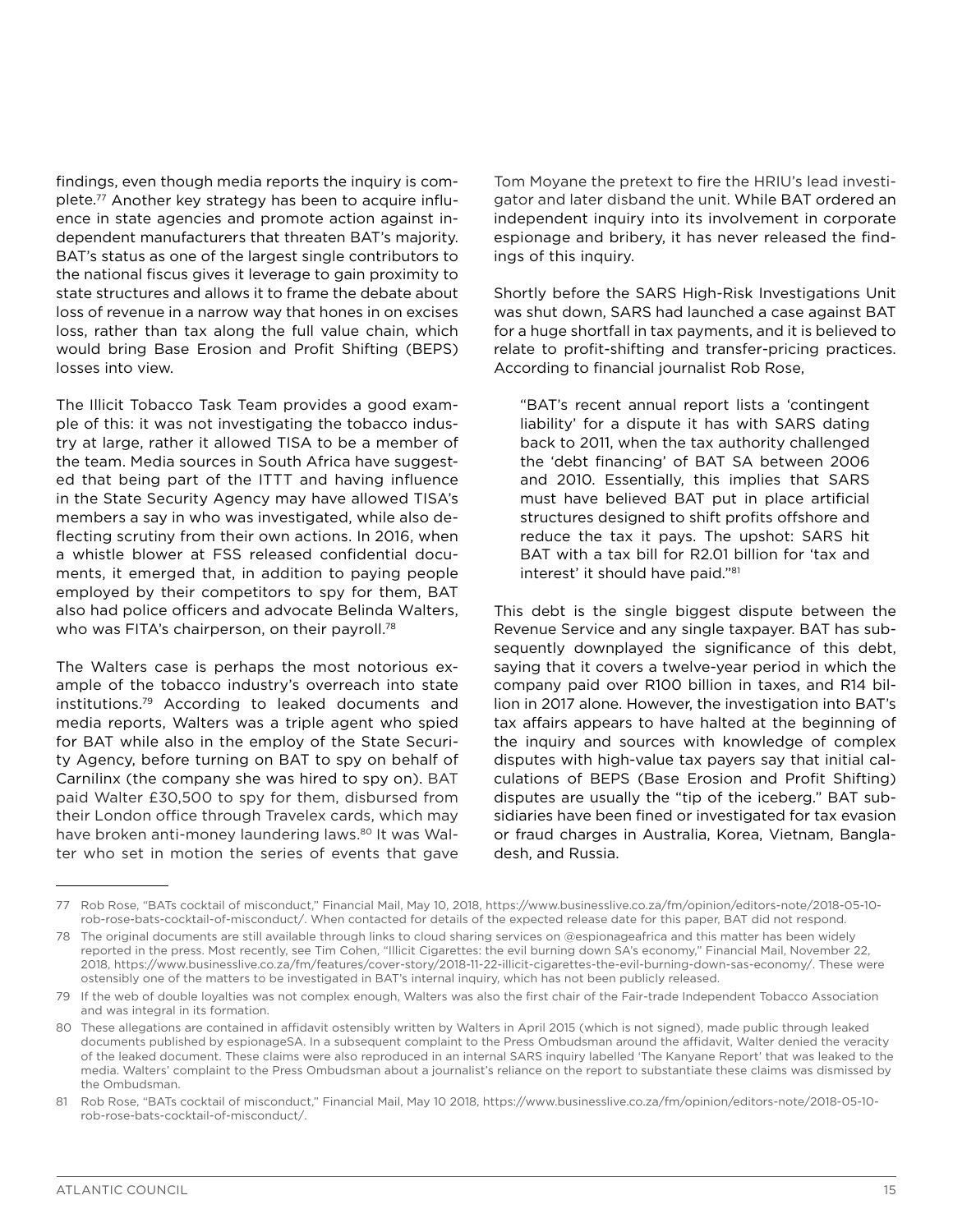After the appointment of Tom Moyane, an ally of then-President Zuma, as head of SARS, many of the staff involved in investigations against illicit trade ground to a halt. The events surrounding the decimation of SARS' investigative capacity were highly controversial at the time and have continued to generate embarrassment for the ruling party. Early in 2018, President Ramaphosa ordered a Commission of Inquiry into tax administration and governance at SARS headed by Judge Robert Nugent (hereafter, the Nugent Inquiry). In its report, the Nugent Inquiry has concluded that under Moyane's leadership the organisational structure of the institution had been remodelled to "the benefit of delinquent taxpayers and the disadvantage of major taxpayers who try to comply." In detail, Nugent spells the various deleterious effects of Moyane's decisions:

"The Large Business Centre (LBC) 82 as it had existed was eviscerated to the detriment both of governance and revenue collection. The restructuring of the organisation displaced some 200 managerial employees from their jobs, many of whom ended up in positions that had no content or even job description, and in exasperation skilled professionals left. Others remain in supernumerary posts with their skills and experience going to waste. Customs was adversely affected…. Measures to counter criminality were rendered ineffective and those who trade illicitly in commodities like cigarettes operate with little constraint."83

These findings support the analysis that political influence in SARS and law enforcement services, such as the Hawks, have played a crucial role in staying investigations into players alleged to be in the illicit trade. For example, the case against Adriano Mazzotti, which was dropped in 2014, was likely due to the political influence he had in his dealings with the Zuma family. The damage to the Large Business Centre likewise affected the Revenue Service's ability to curtail corporate tax evasion.

Testimony at this inquiry has revealed the impact on the response to illicit tobacco in particular. Staff at the Rev-

#### **DO 'SIN TAXES' ENCOURAGE SMUGGLING?**

While big tobacco companies claim that high taxes encourage black market activity, research has shown that illicit markets are more prevalent in countries where legal cigarettes are cheaper.<sup>1</sup> Moreover, the high prices of cigarettes are largely due to the industry itself increasing prices rather than tax imposed on the products.2 Between 2000 and 2006, a low tax policy in Brazil failed to curb the illegal market, part of the reason being the tobacco industry's decision to increase prices while benefiting from tax cuts.<sup>3</sup> In South Africa, although reporting a decrease in smoking, both tax revenue and legitimate tobacco industry profits increased after 1993.4 The effect of tax increases on the legitimate industry is mostly benign and demonstrates a positive impact on public health and tax revenue. As to whether it influences growth in illicit activity, this is negligible. Established smuggling networks and weak state institutions tend to play a bigger role in stimulating the illicit trade than tax.<sup>5</sup>

4 Malan and Leaver, "Political Change," 121.

5 Joossens and Raw, "From cigarette smuggling to the illicit trade."

enue Service testified that once it focused on curbing the illicit cigarette trade, the collection of excise on to-

<sup>1</sup> Joossens and Raw, "From cigarette smuggling to the illicit trade."

<sup>2</sup> Joossens and Raw, "From cigarette smuggling to the illicit trade."

<sup>3</sup> Hana Ross, "Controlling illicit tobacco trade: International experience," Economics of Tobacco Control Project, School of Economics, University of Cape Town and Tobacconomics, Health Policy Center, Institute for Health Research and Policy, University of Illinois at Chicago, May 28, 2015, <http://tobaccoecon.org/publications/reports/>.

<sup>82</sup> This was designed to provide a 'one-stop' service to large corporate taxpayers, from which about 30 percent of revenue is collected.

<sup>83</sup> Office of the Presidency, Report of the Commission of Inquiry Tax Administration and Governance by the South African Revenue Service, by Commissioner Judge Robert Nugent, December 14, 2018. A copy can be found on http://www.thepresidency.gov.za/report-type/commissioninquiry-tax-administration-and-governance-sars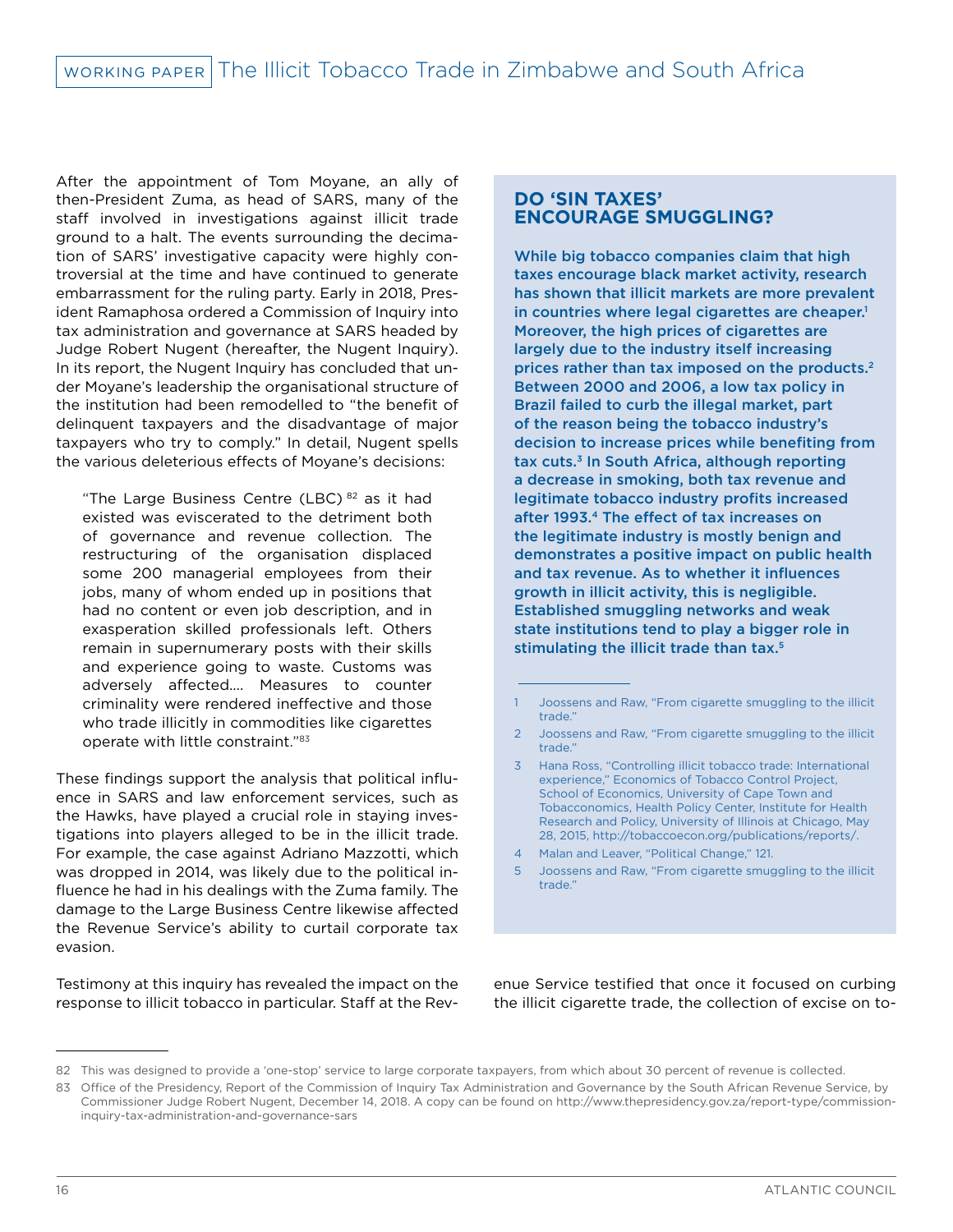bacco rose, and once the High-Risk Unit was disbanded this progress was lost, the trend reversed.<sup>84</sup>

Revenue is, however, not the only indicator of the decline of the state response: the other is the lack of prosecution for a number of actors who have been publicly linked, through press exposés, to criminal activity and prima facie evidence of corruption.

Even more disheartening, recent analysis suggests that in the gap created by the destruction of SARS capacity, the big multinationals have also become involved in smuggling practices, either under-declaring or leveraging their relationship with subsidiaries in neighbouring countries to smuggle. Under this view, the illicit cigarette market has grown to a size that the 'independent' companies do not have the production capacity to meet and their role is being exaggerated by the multinationals. A leading expert on the illicit tobacco trade in South Africa has been quoted in the press saying, "SARS has been weakened to the extent that people are taking chances. I'm confident big industry has become more complicit in the illegal trade."85 TISA denies that their members are involved smuggling, stating that members "declare every single cigarette they produce in or import into South Africa to the South African Revenue Service" and pass regular audits. TISA also argues that sales of members' product without tax paid can be attributed to the sale of stolen stock or cross-border smuggling. It denies that FITA members do not have production capacity to meet the size of the illicit market and recommends SARS conduct a national audit of total capacity and total production to clarify this issue.

As BAT's putative debt to the revenue service, and as the practices that led to the dispute are likely to have continued between 2010 and 2018, if BAT is forced to settle its arrears with SARS the liability will now

be much higher. While BAT attributes the destruction of SARS capacity to 'state capture' by the smaller illicit manufacturers, it has also benefited from revenue service's decline. Furthermore, multinationals have a motivation to exaggerate the size of the illicit market in order to fight 'sin' tax increases, which they argue encourage smuggling and under-declaring (see Box on sin taxes). This tactic has had moderate success. The WHO recommends that tobacco tax incidence be pegged to at least 70 percent of the retail selling price of tobacco price. Since 1994, South Africa has followed a targeted tax incidence approach which pegged the tax incidence at 52 percent in 2015.<sup>86</sup> South Africa's increases in excise on cigarettes have been modest in recent years.<sup>87</sup>

Both the 'independent' illicit companies and BAT use the media to propagandize stories that obscure their role, legitimize their activities, and seek to harm their competitors. These stories have ideological veils with strong emotive appeals to issues of key national importance and these are effective in shaping public attitudes about the form the state's response should take. In the case of TISA, their narrative is that they are upholding the rule of law, creating jobs, and making huge contributions to the fiscus in the face of rampant corruption in the state and criminality on the part of independent manufacturers—they are, in other words, holding the line for South Africa's progress towards development according to existing policies. This narrative has been pushed with renewed vigour in 2018 in the form of an advertising campaign encompassing prime media advertisements which exhorted South Africans to "*#takebackthetax*": these advertisements claim that revenue lost to the illicit trade could be put to use employing 'corruption investigators' and could have prevented recent fuel price hikes. The independent manufacturers, as represented by FITA, take the position that they have been unfairly maligned by an unscrupulous, criminal multinational, that the illicit mar-

<sup>84</sup> See Appendix 11, Report submitted by Mr Cecil Morden to the Commission of Inquiry, Office of the Presidency, Report of the Commission of Inquiry Tax Administration and Governance by the South African Revenue Service, by Commissioner Judge Robert Nugent, December 14, 2018. A copy can be found on http://www.thepresidency.gov.za/report-type/commission-inquiry-tax-administration-and-governance-sars

<sup>85</sup> Tamar Kahn, "Tobacco excise revenue plunge shows SARS collection up in smoke," Business Live, May 29, 2018, https://www.businesslive. co.za/bd/national/2018-05-29-tobacco-excise-revenue-plunge-shows-sars-collection-up-in-smoke/.

<sup>86</sup> National Treasury of South Africa, "Illicit trade in tobacco products", presentation to Illicit Tobacco Trade Parliamentary Monitoring Group, Standing Committee on Finance, May 2, 2018.

<sup>87</sup> Since 2015, excise in relation to retail price has risen in real terms by about 1 percent per year, according to calculations made by the Economics of Tobacco Control Project at the University of Cape Town, as supplied to the author. However, the National Treasury announced in its 2018 Budget Review that tobacco taxation will be reviewed by looking into (i) increases in tax rates, (ii) uniform tax rates across product categories, (iii) minimum prices, and (iv) taxation of new tobacco products. It is thus possible that tobacco taxation will increase in the coming years, to bring the South African tax levels in line with international standards, as recommended by the World Health Organization and the World Bank. See Republic of South Africa, National Treasury, National Budget Review 2018 (2018), http://www.treasury. gov.za/documents/national%20budget/2018/review/FullBR.pdf.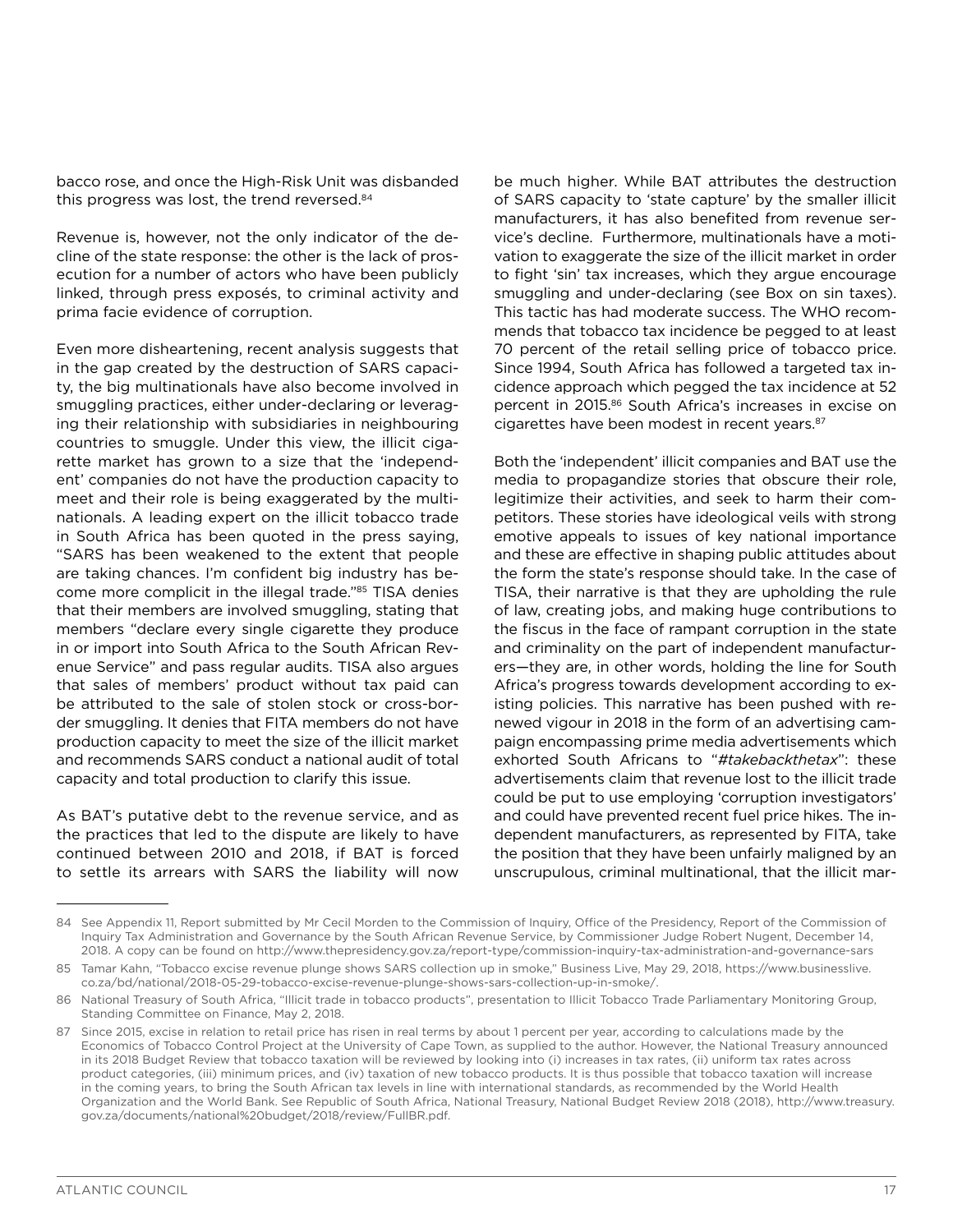ket is driven by counterfeiters based in other countries, and that they are being punished for supporting racial transformation of business and 'radical economic transformation' of the entire economy. These positions blatantly borrow the language of highly fractious national debates about how South Africa should address inequality and discrimination in order to distract attention from allegedly illegal or unethical practices.

## **Impact of illicit trade?**

#### Integration with other criminal networks

Since SARS enforcement and investigative capacity was curtailed, there has been a large escalation in competition between the 'independent' companies. This has taken the form of a price war, verbal threats, private legal action by one company to force the closure of a competitor's factory in Lesotho, attempted and successful assassinations, and the vandalism of the machinery of a factory as part of a dispute between two independent companies.<sup>88</sup> This escalation is driving severe tensions and, according to one smuggler, "It will only stop when someone dies in the industry. Someone is going to get killed. Because the big players are flexing their muscles."89

This violence is, for the most part, contained within the industry, but has also spilled out as two players compete for greater access to the Western Cape market, something that has driven them into business arrangements with Cape gang and underworld figures.<sup>90</sup> It appears these arrangements arose initially when a controversial Cape nightclub owner bought debt attached to a prominent independent cigarette manufacturer, who agreed to pay him off partially in cigarette stock, which the Cape nightclub owner then sold through his gang-related distribution networks.<sup>91</sup> This then led to an overture by different underworld networks in Johannesburg to enter the Western Cape market through providing cheap stock to rival gangs in the Western Cape. This had fed into violent destabilization of the Cape underworld and flooded poor Cape Town neighbourhoods with cheap, illicit stock.

In Gauteng, one figure has also allegedly drawn on gang networks in Ryger Park to carry out a (failed) assassination of Luis Pestana, in which his bodyguard, Gerard Strydom, himself the boss of a bouncer security network that controls most of the nightclubs on the East Rand of Johannesburg, was shot.<sup>92</sup> Other hits have also been linked to the illicit cigarette trade.<sup>93</sup>

The illicit trade is also feeding other criminal markets, albeit indirectly. According to people within the tobacco industry, there has been a steep increase in the hijacking of trucks containing cigarettes.94 No one has accused industry players of being behind these hijackings, but informants say that the independent companies buy the stolen stock from the hijackers (as they have the accounting practices to absorb this cheap influx of stock). The ease of moving the stolen goods through the illicit tobacco sector may be fuelling the hijacking phenomenon.

## Revenue loss (and Public Health)

As quoted above, figures from TISA suggest that between 2010 and 2016, R27 billion (\$2.2 billion) in revenue has been lost to the illicit cigarette trade. These figures are disputed, on the basis that TISA methodology for

<sup>88</sup> Interviews with former cigarette smugglers A and B, Johannesburg, April 23 and 25, 2018, and May 4, 2018; interview with independent cigarette manufacturer B, Johannesburg, April 24, 2018.

<sup>89</sup> Interview with independent cigarette manufacturer A, Johannesburg, April 25, 2018.

<sup>90</sup> Interview with law-enforcement official, Johannesburg, April 25, 2018; interview with former cigarette smuggler A, Johannesburg, April 23, 2018.

<sup>91</sup> This anecdote highlights something that is often mentioned by informants, though our research uncovered no concrete evidence for it, which is that illicit cigarettes are also used in the laundering of other dirty money.

<sup>92</sup> Interview with independent cigarette manufacturer A, Johannesburg, 25 April 2018. The assassination of a former bouncer in Johannesburg in 2015 also has been linked to the illicit cigarette trade. See Jeanette Chabalala, "Former business partner of Kebble killer shot dead," News 24, February 15, 2017, https://www.news24.com/SouthAfrica/News/former-business-partner-of-kebble-killer-shot-dead-20170215.

<sup>93</sup> Angelique Serrao and Caryn Dolley, "Underworld, tobacco and drug war sparks shootings and protests, News24, December 5, 2017, https:// www.news24.com/SouthAfrica/News/underworld-tobacco-and-drug-war-sparks-shootings-and-protests-20170512.

<sup>94</sup> Interview with independent cigarette manufacturer B, Johannesburg, April 24, 2018; interview with independent cigarette manufacturer A, Johannesburg, April 25, 2018.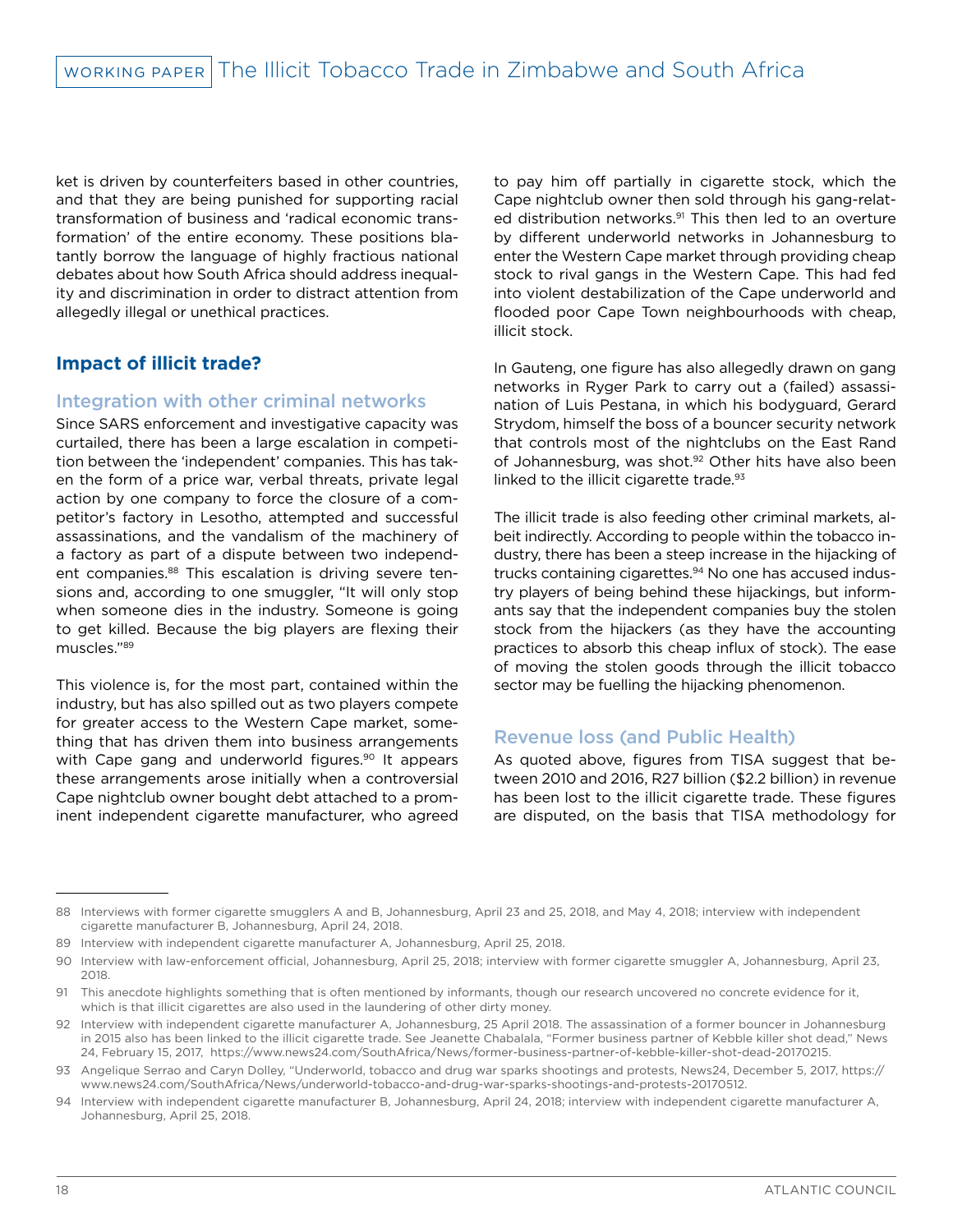measuring lost excise is flawed and because it does not take account of all tax revenue that can be lost through illegal behaviour. Nevertheless, the loss of revenue to the country could be close to or higher than TISA's estimate and therefore represents a significant loss to the fiscus.

The impact of revenue loss from excise taxes is twofold. Obviously, this deprives the government of money for its general budget, but the 'sin taxes' from which most of this revenue should derive are also supposed to offset the costs of treating citizens who have smoking-related diseases such as lung cancer. Currently, 20 percent of the population age fifteen or older are smokers. The World Health Organisation (WHO) suggests a benchmark for a successful transition to the smoking 'end game' is to reduce smoking to 5 percent or less of the population. In South Africa, the low cost of illicit cigarettes is believed to be a major driver of continued smoking. According to Hana Ross, principal researcher of the Economics of Tobacco Control Project at the University of Cape Town, "if South Africa starts to control the illicit market, we would see a huge change in behaviour with many people trying to quit (and some succeeding), many smokers reducing the number of cigarettes they smoke in a day, and many young people not starting to smoke."95

#### **Corruption**

Arguably the most severe impact of the illicit trade has been how it has fuelled the corruption of individuals within the state and how this, in turn, has contributed to the destruction of state capacity to investigate the illicit economy or prosecute serious commercial crimes. Many within the industry maintain that high-level corruption was not necessary to conduct business. According to one former cigarette smuggler, "you don't need high-level corruption" for smuggling. "You just need the people looking at production sheets, and tipoffs about raids."96 However, as players in the industry amassed large amounts of wealth, the scrutiny from the state increased, as did their ability to corrupt people at high levels within the government. As both these phenomena increased—the visibility of the industry and the scrutiny of the state—more laws needed to be broken and investigations had to be halted.

For example, Yusuf Kajee is said to have involved Edward Zuma in ATM, because Kajee has a conviction for tax evasion (related to his involvement in Delta tobacco, before ATM was set up) and so was ineligible for a state license to manufacture cigarettes.<sup>97</sup> Kajee reportedly made regular payments to a private account, the proceeds from which were used for upgrades to Jacob Zuma's private homestead in Nkandla.98 Kajee denies that he made any payments to Jacob Zuma or that his relationship to Edward Zuma was improper. Additionally, at the time that the SARS HRIU was destroyed, it was investigating the industry and was set to take away fifteen licences (more than the number of 'independent' companies, so it is likely that one or more of the multinational tobacco companies also would have been threatened with a licence revocation).<sup>99</sup> Since then, none of these companies have had their licences threatened and no progress has been made in the cases of tax evasion launched by SARS against BAT and the 'independent' companies.

This corruption does not only affect the response to illicit tobacco but has also weakened state capacity to deal with any illicit trade.

<sup>95</sup> Interview with Hana Ross, Principal Researcher of the Economics of Tobacco Control Project Cape Town, May 6, 2018.

<sup>96</sup> Interview with former cigarette smuggler A, Johannesburg, April 23, 2018.

<sup>97</sup> Pauw, The President's Keepers, 2017. A contemporaneous discussion of SARS 2010-2014 investigation of Kajee and ATM can be found in media reports from the time, which include excerpts of leaked legal correspondence between ATM and SARS. For example, see Amanda Khoza, "Sars nails Zuma's son over fraud," Sunday Independent, February 16, 2014, [https://www.iol.co.za/news/politics/sars-nails-zumas-son](https://www.iol.co.za/news/politics/sars-nails-zumas-son-over-fraud-1647788)[over-fraud-1647788](https://www.iol.co.za/news/politics/sars-nails-zumas-son-over-fraud-1647788).

<sup>98</sup> Pauw, The President's Keepers, 2017.

<sup>99</sup> Interview with law-enforcement official, Johannesburg, April 25, 2018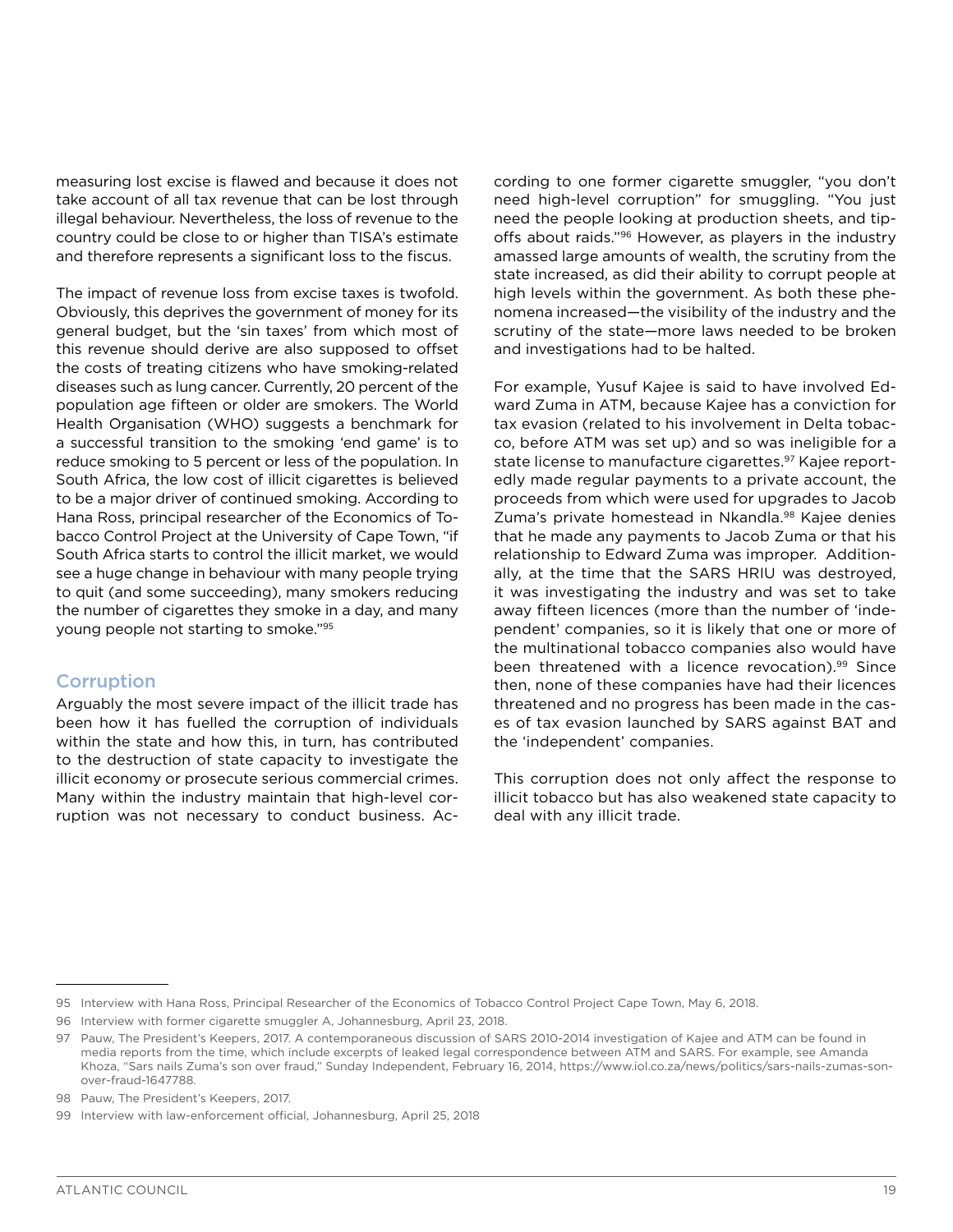# **2: IDENTIFYING AND SUPPORTING 'VIRTUOUS' AND REFORM-MINDED ACTORS**

**THE TERN INTER IS INCREDITED ATT AND THE CONFORMATE CONTROVER THE SPOND OF SOUTH AFFAIT CONFIDENCE AS A starting point, we need to carefully assess what exactly requires a response.** how 'virtuous' or reform-minded actors can respond to the illicit trade in tobacco in South Africa and Zimbabwe. As a starting point, we need The mainstream narrative in South Africa about the illicit trade focuses almost exclusively on the loss of excise tax to the fiscus because of under-declaration. But we argue that the response should also address: the corruption that allows and is also fuelled by illicit trade; the underworld links between the tobacco industry and individuals suspected to be running extortion rackets or trafficking in narcotics; and the broader range of costs to the state due to illicit practices in the tobacco trade, including cross-border tax dodging. An additional discrete objective could be stopping misinformation about the illicit tobacco trade, which obscures the public health consequences of smoking and distorts debates about how to best achieve the twin (and sometimes contradictory) aims of reducing the number of smokers in South Africa and maximising the economic benefits of the tobacco industry to the country. A holistic reform effort would consider all of these aspects of the trade's harmful impact.

One should also ask whether the bulk of reform efforts should be focused on South Africa, because without the South African market, the incentives for illicit cigarette production and smuggling in the region fall drastically. In our opinion, this should be the case. This calculation might also be different if there was a political opening in Zimbabwe which provided a tailwind to reform efforts currently the opposite situation pertains.

Indications are that, since South Africa's change of president, the government wants to be seen to be cracking down on illicit tobacco. The National Treasury, in its annual budget speech, outlined three key measures it would be moving towards: maintaining increases in the so-called 'sin tax', mandating plain packaging for cigarette packs, and implementing a 'track and trace system.' The acting head of SARS, Mark Kingon, has made several strong statements in the press about reviving a strong focus on the illicit economy, with a particular emphasis on illicit cigarettes.<sup>100</sup> In May 2018, the scale and impact of the illicit cigarette trade was discussed in Parliament. Public statements issued in 2018 on the illicit cigarette trade indicated a renewed push from law enforcement to tackle the issue. Industry players also confirmed this impression. According to one tobacco industry representative, "my impression is that they [the government] are sweeping the floor clean and it is going to be harder to buy protection."101

The National Treasury and the Revenue Service are crucial actors. National Treasury sets the excise level for tobacco products and plays a powerful role in shaping how government will balance the need to reduce smoking while also ensuring maximum tax compliance. The crimes at the heart of this trade also fall directly under the mandate of the South African Revenue Service, which must dedicate skills and resources to both improve the integrity of the customs system and investigate complex financial arrangements like transfer pricing and tax-base erosion. The United Nations Economic Commission for Africa has argued that BEPS offences constitute a grave problem for developing countries and that they should be considered as part of the broader agenda against illicit financial flows. They are, however, very difficult for developing countries to tackle:

"[While] the schemes involved are similar to those used in criminal activities…what prevents some of their activities being exposed as tax evasion is mainly because multinational companies can back up what they do with opinions from tax

<sup>100</sup> Jan Cronje, "SARS to re-establish teams to probe illicit tobacco trade," Fin 24, May 24, 2018, https://www.fin24.com/Economy/sars-toreestablish-teams-to-probe-illicit-tobacco-trade-20180524.

<sup>101</sup> Interview with tobacco industry representative, Johannesburg, April 24, 2018.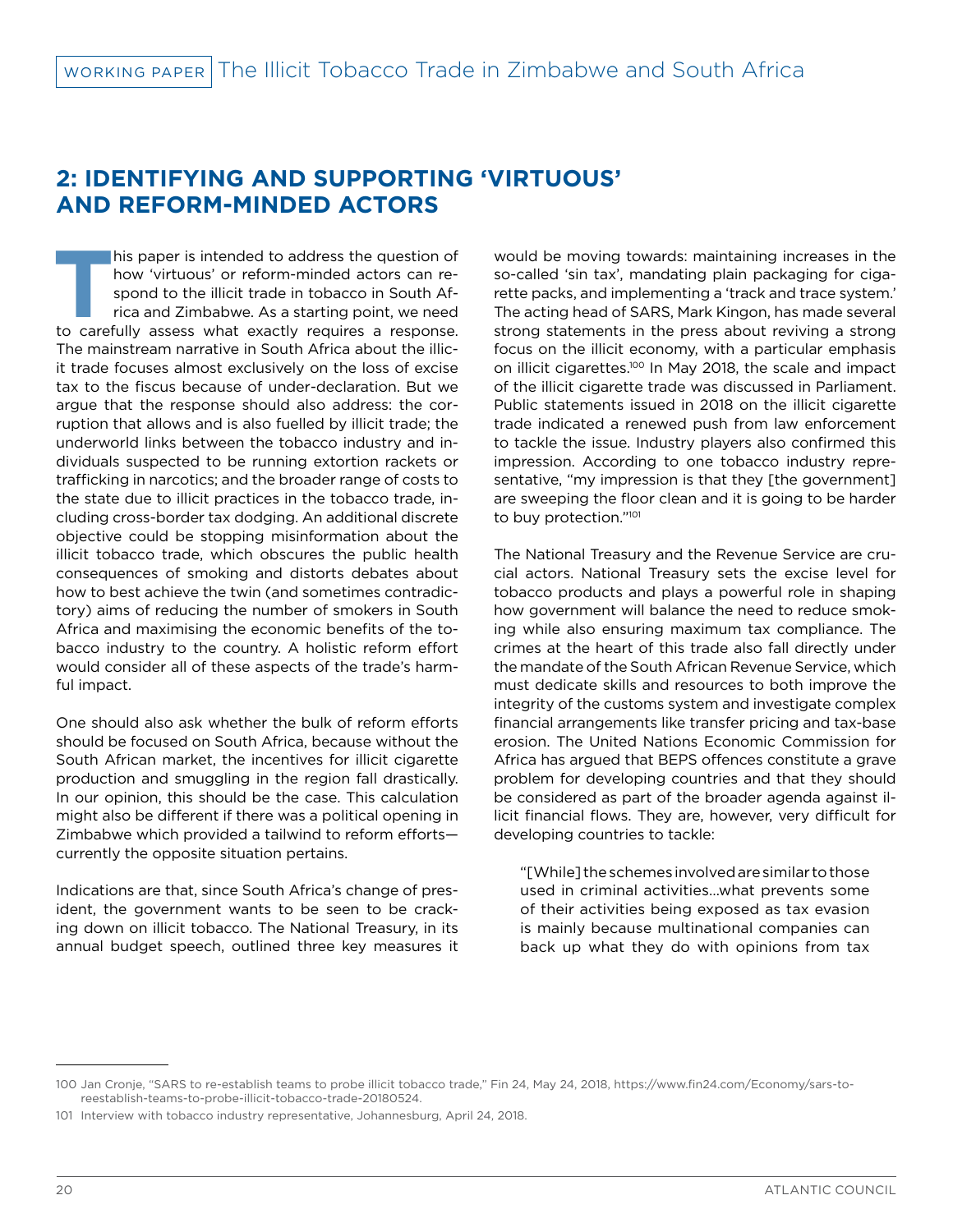advisers that make it difficult to establish the intent necessary for a criminal offence. Given that the base erosion and profit shifting schemes are often very complex, involving convoluted circumventions of complex tax provisions in various jurisdictions that are often shrouded in tax haven jurisdiction, it becomes difficult for revenue authorities to challenge their legality in a court."102

For South Africa to pursue such cases will require a large and long-term investments of skills and time.

While many key staff left the revenue service under Moyane's rule, an independent inquiry is now investigating a wide range of governance issues in the organization, in what is seen as a step towards repairing it. $103$ Indeed, there appears to be high-level political support for other law enforcement bodies to act against the people who were linked to high-profile corruption scandals during the Zuma era, which will also involve the National Prosecution Agency and Police Service in curbing illicit activities.

Some of the figures linked to the illicit cigarette trade like Adriano Mazzotti and Yusuf Kajee—are prominent in the roll call for the post-Zuma clean up. According to recent media reports, SARS has obtained warrants to seize Mazzotti's assets for alleged underpayment of tax debts.104 There is high public appetite for conviction and the seizure of assets, an appetite that can best be summarized as a thirst for retribution after the years of waste and decline under the Zuma administration. There are obvious opportunities with this kind of political tailwind, and as mentioned, the state appears to be moving on them already.<sup>105</sup> However, a strong note of caution should be issued. While these motives currently align with public interest in many cases, they do not represent a careful and holistic assessment of where intervention should lie. For example, the directors of GLTC, Simon Rudland and Ebrahim Adamjee, the figures who are widely alleged to be most prolific and powerful in the illicit cigarette trade, have never been linked to Zuma, and until recently enjoyed a very low public profile. Since TISA's renewed advocacy on the illicit trade, GLTC has been more prominent in the debate, but again in a fashion that represents the interests of 'Big Tobacco' and not a strategic assessment of where most revenue is lost, or damage is done to state institutions.

Likewise, multinational players such as BAT need to be treated with the same scrutiny as smaller players who have been more tainted by Zuma-era scandals. According to one former law enforcement official: "If you want to look at the industry, look at it as a whole. You need to put equal pressure on the industry, otherwise it's like a water bed, and if you push down on one side, it will balloon on the other."106 Current interventions do not tackle complex cross-border financial crimes allegedly committed by multinationals. In addition, the state seems to be moving into the same relationship with BAT that led to co-option of the ITTT team and the abuse of state resources preceding the scandal around the alleged corporate espionage by BAT against its competitors. The symptoms of this lie in TISA's prominent role in the parliamentary hearings on illicit tobacco, supported by comments made by interviewees for this study.107 Worryingly, the tobacco industry still appears to exert a particular and substantial influence on the South African state. There has been strong industry pushback, from all quarters, on the new legislation.

<sup>102</sup> United Nations Economic Commission for Africa, Base erosion and profit shifting in Africa: Reforms to facilitate improved taxation of multinational enterprises (Addis Ababa: Economic Commission for Africa, 2018), https://www.uneca.org/publications/base-erosion-andprofit-shifting-africa-reforms-facilitate-improved-taxation.

<sup>103</sup> Kyle Cowan, "SARS inquiry gets off to cracking start with Gordhan evidence," Fin 24, June 26, 2018. https://www.fin24.com/Economy/sarsinquiry-gets-off-to-cracking-start-with-gordhan-evidence-20180626.

<sup>104</sup> Daniel Friedman, "Sars seizes EFF funder Mazzotti's property over R70m debt," The Citizen, February 19, 2019, https://citizen.co.za/news/ south-africa/breaking-news/2086536/sars-seizes-eff-funder-mazzottis-property-over-r70m-debt/; "SARS moves against controversial businessman Mazzotti over multi-million rand tax debt," Fin 24, February 19, 2019, https://www.fin24.com/Economy/sars-moves-againstcontroversial-businessman-mazotti-over-multi-million-rand-tax-debt-20190219.

<sup>105</sup> Jason Burke, "Ramaphosa set to purge cabinet of Zuma cronies in war on corruption," The Guardian, February 17, 2018, https://www. theguardian.com/world/2018/feb/17/cyril-ramaphosa-purge-zuma-cronies-south-africa-corruption.

<sup>106</sup> Interview with law-enforcement official, Johannesburg, April 25, 2018.

<sup>107</sup> Interview with former law-enforcement official 2, Cape Town, May 1, 2018; interview with security provider for tobacco industry, Johannesburg, April 25, 2018; interview with tobacco industry representative, Johannesburg, April 24, 2018.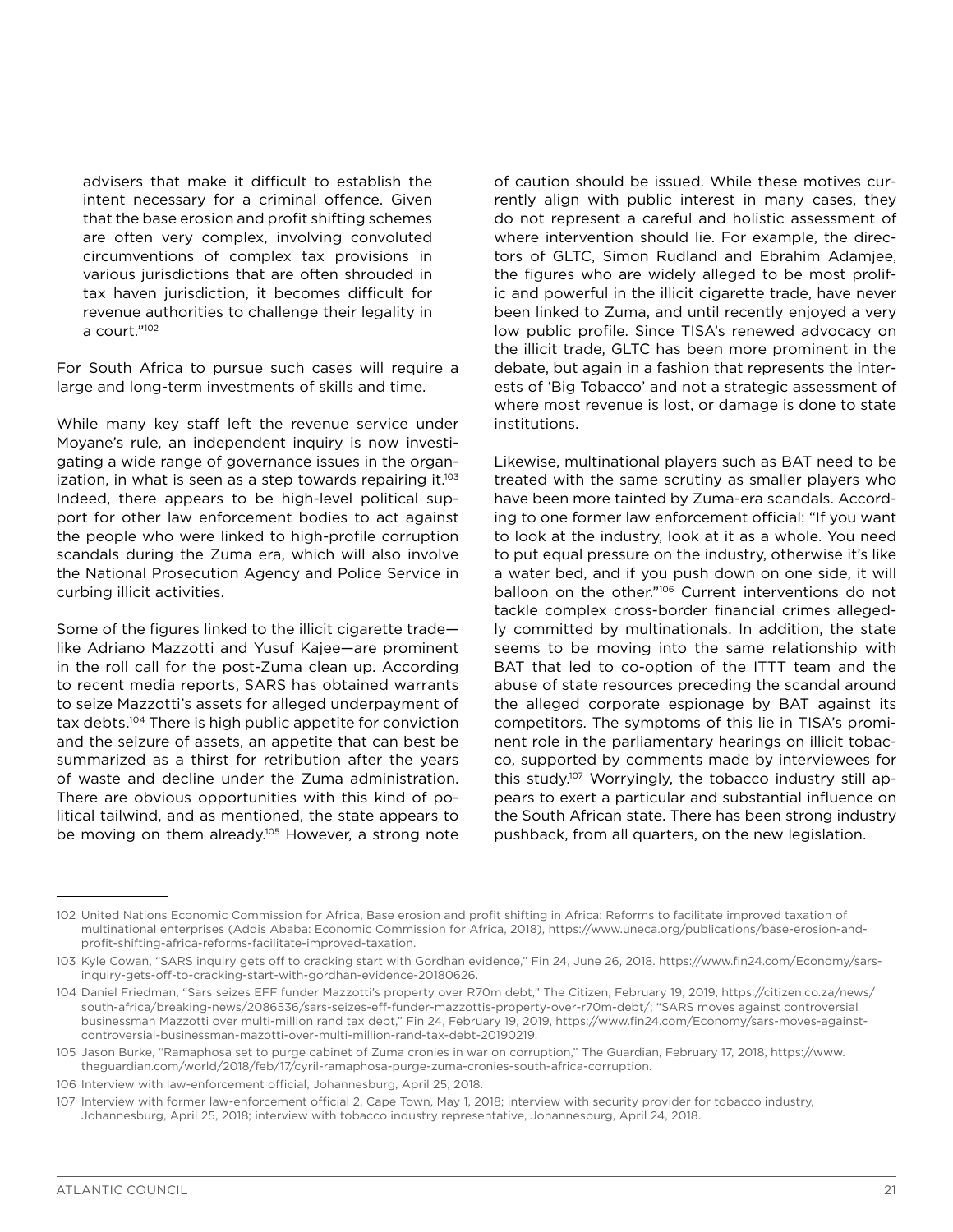If one sets aside more informal forms of influence in South Africa, the legal and political basis for an effective response appears to be good. South Africa is a signatory to the leading international protocol on regulating the cigarette industry—the Protocol to Eliminate Illicit Trade in Tobacco Products—which is published by the WHO Framework Convention on Tobacco Control. The aim of the protocol is to:

"secure the supply chain of tobacco products, through licensing, due diligence and record keeping, and requires the establishment of a global tracking and tracing regime that will allow Governments to effectively follow up tobacco products from the point of production to the first point of sale. In order for it to be effective, the Protocol provides for intensive international cooperation including on information sharing, technical and law enforcement, cooperation, mutual legal and administrative assistance, and extradition."108

However, the government has not ratified this protocol.109 South Africa has, however, made progressive moves to adhere to the WHO guidelines on tobacco control, the most recent being those announced by Treasury in the 2018 budget speech.

Looking outside of law enforcement and political action on corruption and organized crime, we also need to consider the role of civil society. There are actors outside the state who have important roles to play, such as academia, the health department and public health advocates, and industry platforms with an interest in limiting the illicit economy.

Health Minister Aaron Motsoaledi has made a strong stand against the tobacco industry, promising stricter legislation to reduce the number of smokers, including of e-cigarettes.110

A draft Tobacco Bill is out for comment, which will include regulation on e-cigarettes, a 100 percent restriction on smoking indoors and further restrictions on outdoor smoking, and the removal of advertising at place of sale and of vending machines. The Department of Health has set up a Tobacco Task Team with includes representative from Basic and Higher Education, labour organisations, and civil society associations which advocate around health problems such as cancer, heart disease and diabetes which are linked to smoking.

Academic institutions can provide an objective and independent view of what is happening in the market and introduce perspectives that may be neglected by government or commercial actors, such as how tax or price changes impact the poor at the household level, or scientific evidence of the links between proposed or actual policy changes and behaviour change. Advocacy groups like the National Council Against Smoking also try to raise the profile of the public health harm caused by tobacco in the debate.

Lastly, the actions taken by neighbouring countries are still important. An obvious consequence of greater enforcement in South Africa (and so the elimination of the opportunities for under-declaration there) is that factories will relocate to outside of the country's borders. (According to our sources, prior to around 2002 foreign countries were the predominant sources of illicit cigarettes sold in South Africa.) Zimbabwe will remain the best location for illicit production, due to the proximity to tobacco supply chains and because the major players in the illicit cigarette trade are already embedded there, with the political connections and logistical systems they need to be successful.

<sup>108</sup> "The Protocol to eliminate illicit trade in tobacco products is live!," World Health Organization, June 28, 2018, http://www.who.int/fctc/ mediacentre/press-release/protocol-entering-into-force/en/.

<sup>109</sup> Ratification requires a meeting between the Ministry of Health and Ministry of Finance which, at the time of writing, had not yet happened.

<sup>110</sup> Stefni Herbert, "Motsoaledi says he 'hates' tobacco industry, vows stricter legislation," Health24, March 7, 2018, https://www.health24.com/ News/Public-Health/motsoaledi-says-he-hates-tobacco-industry-vows-stricter-legislation-20180307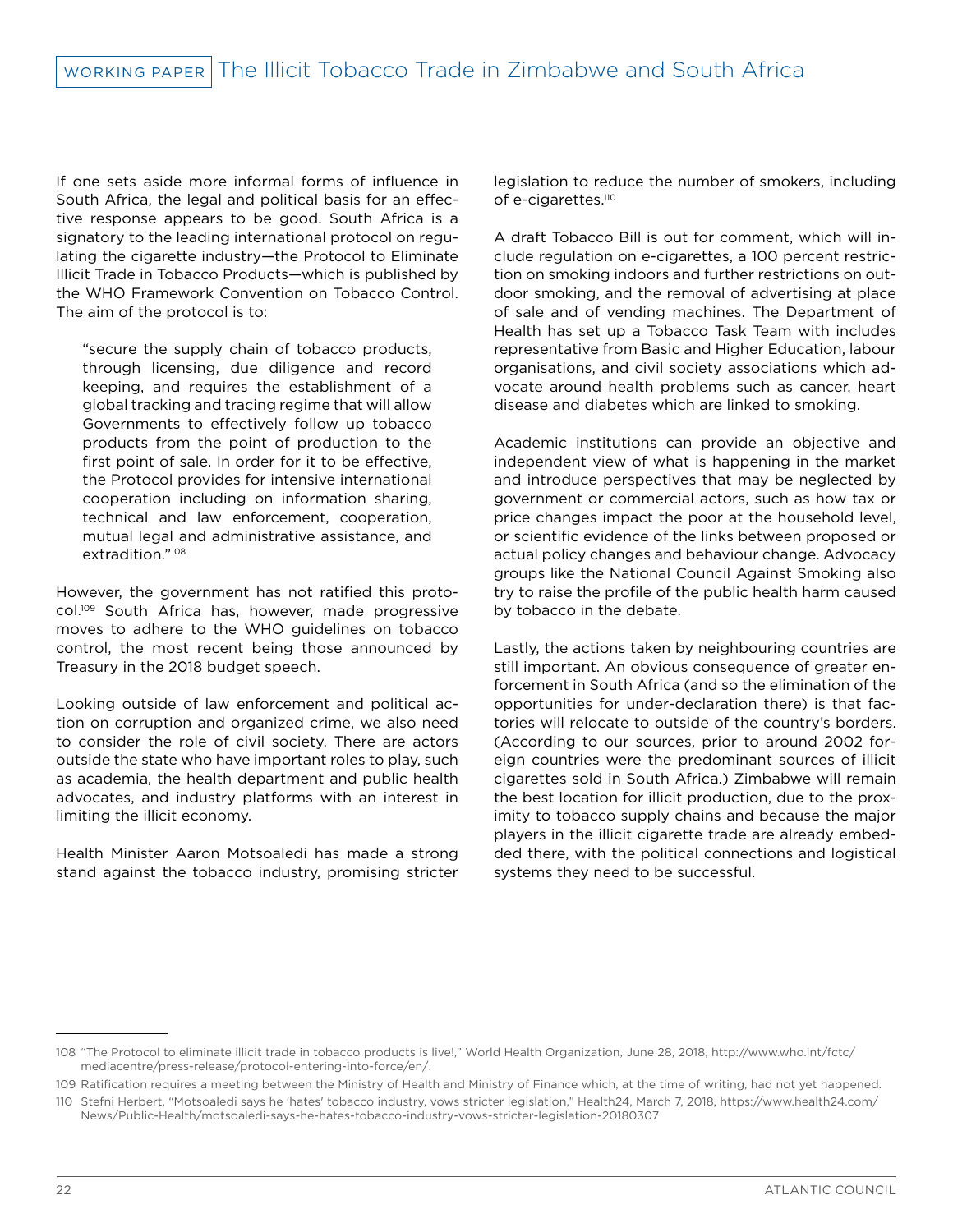# **3: IDENTIFYING TOOLS FOR RESPONSE: LEGAL, POLICY AND TECHNOLOGICAL INSTRUMENTS TO COMBAT THE ILLICIT ECONOMY**

**A**key objective of this paper is to assess the opportunities for improving the response to illicit trade and diminishing its negative impacts on the economies of South Africa and Zimbabwe, and the functioning of their state institutions.

In Zimbabwe, it is notable that scanners on its side of the border, plus barcode readers and sniffer dogs on the South African side of the border, have been effective at discouraging truck drivers in Zimbabwe from small- and medium-scale smuggling by changing their risk calculation. Zimbabwe also has legislation to address the illicit tobacco trade: the Finance Act (Chapter 23:04), Customs and Excise Act (Chapter 23:02), and Criminal Law (Codification and Reform) Act (Chapter 9:3).<sup>111</sup> However, the political situation in Zimbabwe is currently unfavourable for supporting an effective and fair anti-corruption drive, which would be a necessary pre-condition to tackling the highly organized, politically connected cartels that undertake large-scale smuggling, even if there was a clear technological gap. But given the primacy of South Africa to the cigarette market, the question of fronting a comprehensive legal, political, and technologically adequate response is considered primarily for this jurisdiction.

The WHO outlines several tax administration measures that can be implemented to better monitor and ensure compliance with tax law in the tobacco industry.112 We consider the prospects for each measure in South Africa:

The use of licenses: South Africa already requires companies to seek licenses to produce tobacco products. The effectiveness of the license system appears to rest on the integrity of the vetting system. As described above, Yusuf Kajee's co-option of Edward Zuma into his tobacco company appears to have removed a legitimate obstacle to him being awarded a production license (which Kajee denies). As this gambit was successful, the problem does not appear to be whether licenses are required but whether they are awarded and withdrawn impartially.

Physical Controls inside factories: For ensuring compliance around domestic production, some countries place emphasis on conducting physical controls, which often involve the stationing, full time, of a tax official at factories. It is already SARS practice to visit factories and to physically check for compliance. The tobacco industry is pushing for this approach to be renewed and is a major thrust of the state's strategy to curb illicit production. It is easy to see why, as it has been hugely unsuccessful in the past. Measures for mitigation notwithstanding (such as frequent rotation and surprise visits), the degree of contact between officials and business owners gives rise to many opportunities for fraud and corruption and requires a robust solution which can withstand such opportunities.

Audits and other checks on individual and corporate tax compliance: SARS has units in place to pursue non-compliant tax payers through audits and other measures, as well as public commitments to address the growth of the illicit economy through its tax and customs mandate. This was part of the work the enforcement capacity in SARS was pursuing against figures in the tobacco trade, and formed part of the investigations which had led to them threatening fifteen companies with license revocations as well as large bills for unpaid tax. These tools are undoubtedly effective when pursued rigorously and independently.

Requiring tax stamps: Since the 1970s the South Africa state has required a mark (referred to as a 'diamond stamp,' since it is a diamond-shaped embossed mark obtained through mechanical pressure on the cigarette pack) to be affixed to every pack of cigarettes to indicate excise has been paid. This system is widely considered to be ineffective by a wide range of people in the tobacco industry, as the stamp can be easily counterfeited and SARS does not have good control over their issue. More sophisticated stamping technologies could be used, accompanied with more sophisticated monitoring technology in place at production facilities, such as banderol-based stamps.

<sup>111</sup> Tobacco Institute of Southern Africa, Measures being pursued by the Zimbabwean government to curb illicit tobacco trade, November 25, 2014, [http://www.tobaccosa.co.za/wp-content/uploads/TISA\\_AIT\\_Conference\\_2014-Day\\_2-Zimbabwe.pdf](http://www.tobaccosa.co.za/wp-content/uploads/TISA_AIT_Conference_2014-Day_2-Zimbabwe.pdf).

<sup>112</sup> World Health Organization, "WHO Technical Manual on Tobacco Tax Administration," 2010, http://apps.who.int/bookorders/anglais/detart1. jsp?codlan=1&codcol=15&codcch=786&content=1.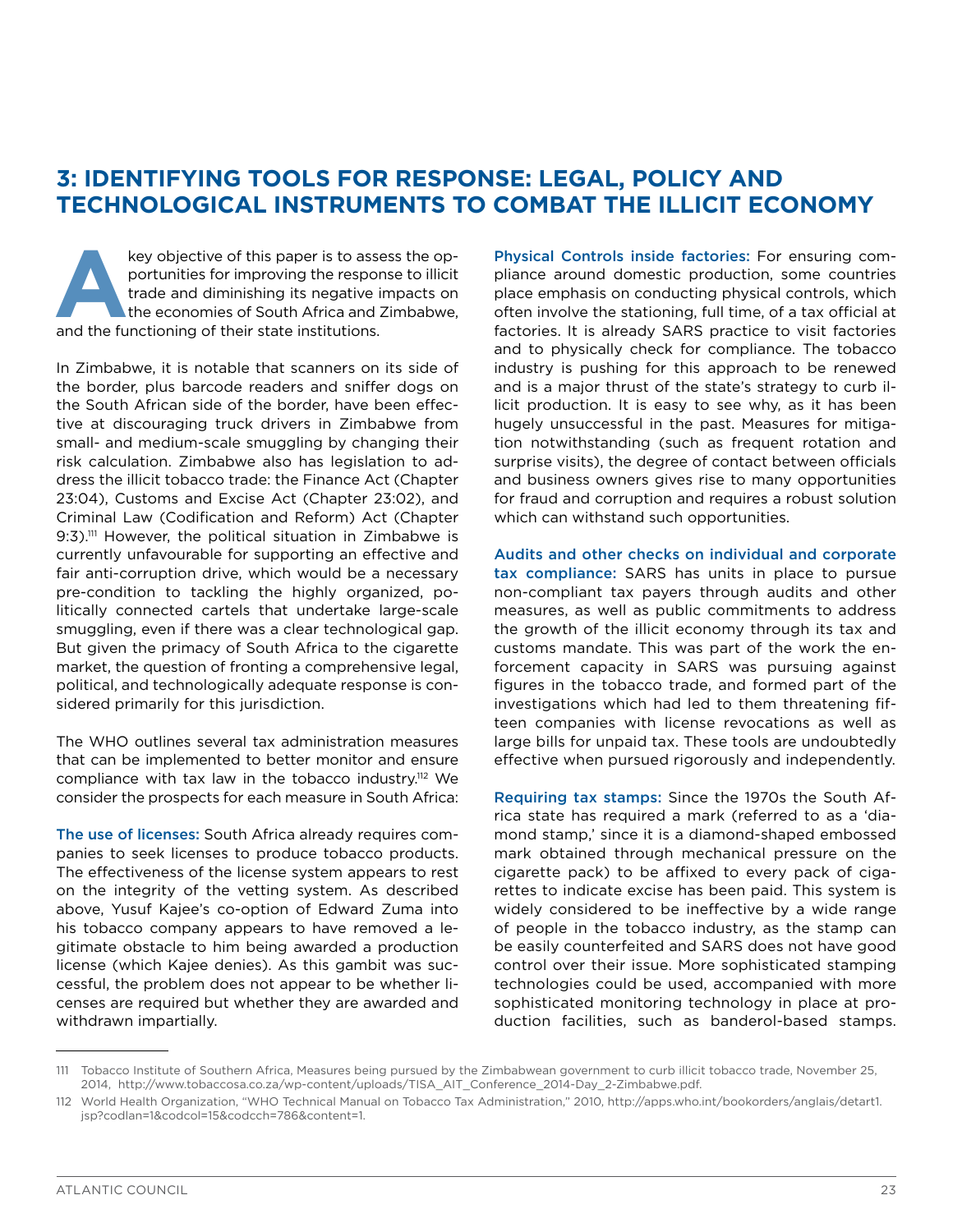Such stamps carry multi-level security features as a protection against counterfeiting and carry unique codes to enable traceability. These require producers and importers to place orders for stamps via a secure connection to a government authority, who verifies and then approves the order. Such systems enable traceability across the distribution chain.

In its 2017 Budget Review, the National Treasury announced that secure track and trace solutions should be introduced for tobacco products. Accordingly, Article 17 of the Tax Administration Laws Amendment Act (2016) has been modified to mandate the marking, tracking, and tracing of domestic and imported tobacco products.

Among experts interviewed for this study, track and trace systems received the broadest acceptance from actors within the tobacco industry and those who regulate or study it. These systems were seen as technical measures that could improve compliance. The implementation of a track and trace system, if it were impossible to tamper with, would guarantee that everything manufactured in South Africa would be automatically reported to a central database for full and accurate accounting. This would improve upon current dysfunctional systems because track and trace systems remove human intervention. "You can't bribe computers," as one informant put it. With a good and tobacco-industry independent track and trace system, "there would be no direct contact between people looking at numbers and people generating them."<sup>113</sup>

There is also evidence that track and trace systems have been effective in curbing illicit tobacco trade in other countries. When Brazil introduced a track and trace system (secure banderol-based stamps), it led to a rise in excise tax collection of \$100 million in 2008. (In a telling development, the illicit market in Brazil has not disappeared as smuggled illicit cigarettes from Paraguay have filled the place of domestic illicit production. In Paraguay, a prominent political figure is profiting from the illicit cigarette trade). In California, a mixture of the implementation of a banderol-based tax stamp using track and trace technology and other measures to increase compliance led to a drop in tax evasion of 37 percent.<sup>114</sup> In Africa, Kenya also provides an example of a country where these measures have helped to curb illicit trade.

Several informants felt it was important that industry *not* be involved in the choice of technology for the track and trace system. This is the approach required by the WHO which argues against all self-control systems and instructs contact with the Tobacco industry to be limited to that strictly necessary for implementation. Both TISA and FITA are, however, lobbying for close consultation on the form that track and trace systems take. Likewise, implicit in the success of a track and trace system is the restitution of SARS. Having a track and trace system operated by a decimated tax administration would not work. Hiring new tax officials and strengthening the capacity and ethics inside SARS are important administrative measures, without which any accounting system would be compromised.

In the same vein, high-level political support for cigarette manufacturers will also need to be withdrawn. The crucial policies and laws to ensure this lie in different direction: combating corruption and ensuring the separation of personal interests from the exercise of public office. This means strengthening the performance of the Financial Intelligence Centre, the Public Protector's Office, and the use of the Public Financial Management Act. This infrastructure is in place and has been effective in the past—the test will lie in the Ramaphosa government's willingness to use it.

The assessment of the *opportunities* to address the illicit trade is, therefore, in the greater scheme of things favourable. There are a range of state and non-state actors in South Africa that can contribute to the response. A democratic framework has the potential to hold people committing criminal acts to account, while there are key policy and technological interventions which could reduce the difficulties the state faces regarding detection and monitoring. The key ingredient will be the political will to prioritize this issue and enact a full and impartial response. The political arena, unfortunately, also is where prospects for success may sour.

*With credit to Mafaro Kasipo and Michael McLaggan for research inputs, and Marco Magrin for research assistance*

*This working paper was supported through a grant from SICPA SA.*

<sup>113</sup> Interview with academic, Cape Town, May 6, 2018.

<sup>114</sup> California State Board of Equalization (27/06/2007), cited in WHO Technical Manual on Tobacco Tax Administration (Geneva: World Health Organisation, 2010).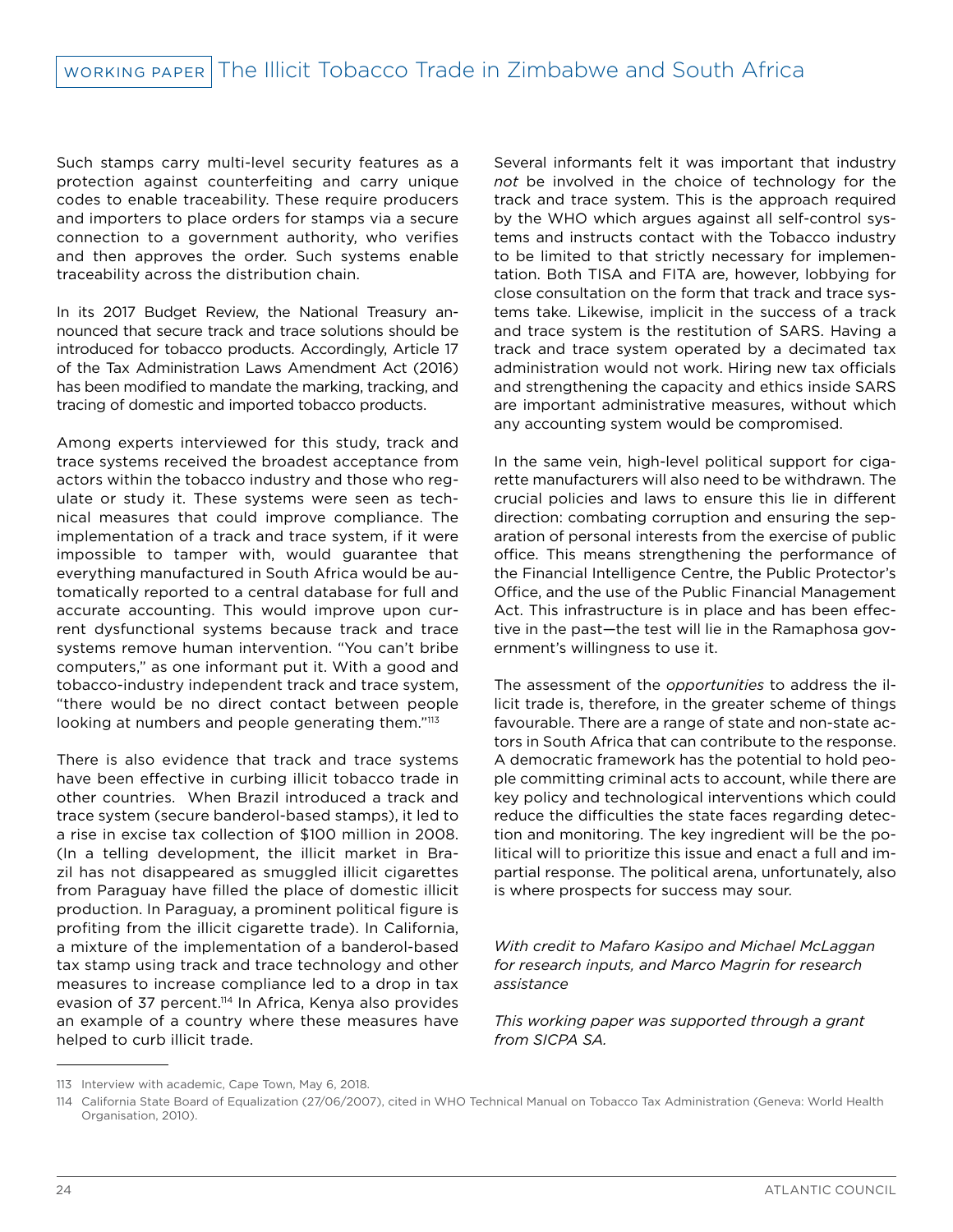# **Atlantic Council Board of Directors**

#### **CHAIRMAN**

\*John F.W. Rogers

#### EXECUTIVE CHAIRMAN **EMERITUS**

\*James L. Jones

CHAIRMAN EMERITUS Brent Scowcroft

#### PRESIDENT AND CEO

\*Frederick Kempe

#### EXECUTIVE VICE CHAIRS

\*Adrienne Arsht \*Stephen J. Hadley

#### VICE CHAIRS

\*Robert J. Abernethy \*Richard W. Edelman \*C. Boyden Gray \*Alexander V. Mirtchev \*Virginia A. Mulberger \*W. DeVier Pierson \*John J. Studzinski

#### **TREASURER**

\*George Lund

#### **SECRETARY**

\*Walter B. Slocombe

#### **DIRECTORS**

Stéphane Abrial Odeh Aburdene \*Peter Ackerman Timothy D. Adams Bertrand-Marc Allen \*Michael Andersson David D. Aufhauser Matthew C. Bernstein \*Rafic A. Bizri Dennis C. Blair Thomas L. Blair Philip M. Breedlove Reuben E. Brigety II Myron Brilliant \*Esther Brimmer R. Nicholas Burns

\*Richard R. Burt Michael Calvey James E. Cartwright John E. Chapoton Ahmed Charai Melanie Chen Michael Chertoff \*George Chopivsky Wesley K. Clark \*Helima Croft Ralph D. Crosby, Jr. Nelson W. Cunningham Ivo H. Daalder \*Ankit N. Desai \*Paula J. Dobriansky Thomas J. Egan, Jr. \*Stuart E. Eizenstat Thomas R. Eldridge \*Alan H. Fleischmann Jendayi E. Frazer Ronald M. Freeman Courtney Geduldig Robert S. Gelbard Gianni Di Giovanni Thomas H. Glocer Murathan Günal John B. Goodman \*Sherri W. Goodman \*Amir A. Handjani Katie Harbath John D. Harris, II Frank Haun Michael V. Hayden Brian C. McK.Henderson Annette Heuser Amos Hochstein \*Karl V. Hopkins Robert D. Hormats \*Mary L. Howell Ian Ihnatowycz Wolfgang F. Ischinger Deborah Lee James Reuben Jeffery, III Joia M. Johnson Stephen R. Kappes \*Maria Pica Karp Andre Kelleners Sean Kevelighan Henry A. Kissinger

\*C. Jeffrey Knittel Franklin D. Kramer Laura Lane Richard L. Lawson Jan M. Lodal Douglas Lute Jane Holl Lute William J. Lynn Wendy W. Makins Zaza Mamulaishvili Mian M. Mansha Christopher Marlin Gerardo Mato Timothy McBride John M. McHugh H.R. McMaster Eric D.K. Melby Franklin C. Miller \*Judith A. Miller Susan Molinari Michael J. Morell Richard Morningstar Edward J. Newberry Thomas R. Nides Franco Nuschese Joseph S. Nye Hilda Ochoa- Brillembourg Ahmet M. Oren Sally A. Painter \*Ana I. Palacio Carlos Pascual Alan Pellegrini David H. Petraeus Thomas R. Pickering Daniel B. Poneman Dina H. Powell Robert Rangel Thomas J. Ridge Michael J. Rogers Charles O. Rossotti Robert O. Rowland Harry Sachinis Rajiv Shah Stephen Shapiro Wendy Sherman Kris Singh Christopher Smith James G. Stavridis Richard J.A. Steele

Paula Stern Robert J. Stevens Mary Streett Ellen O. Tauscher Nathan D. Tibbits Frances M. Townsend Clyde C. Tuggle Melanne Verveer Charles F. Wald Michael F. Walsh Geir Westgaard Maciej Witucki Neal S. Wolin Mary C. Yates Dov S. Zakheim

#### HONORARY DIRECTORS

James A. Baker, III Harold Brown Ashton B. Carter Robert M. Gates Michael G. Mullen Leon E. Panetta William J. Perry Colin L. Powell Condoleezza Rice George P. Shultz Horst Teltschik John W. Warner William H. Webster

*\*Executive Committee Members*

List as of January 1, 2019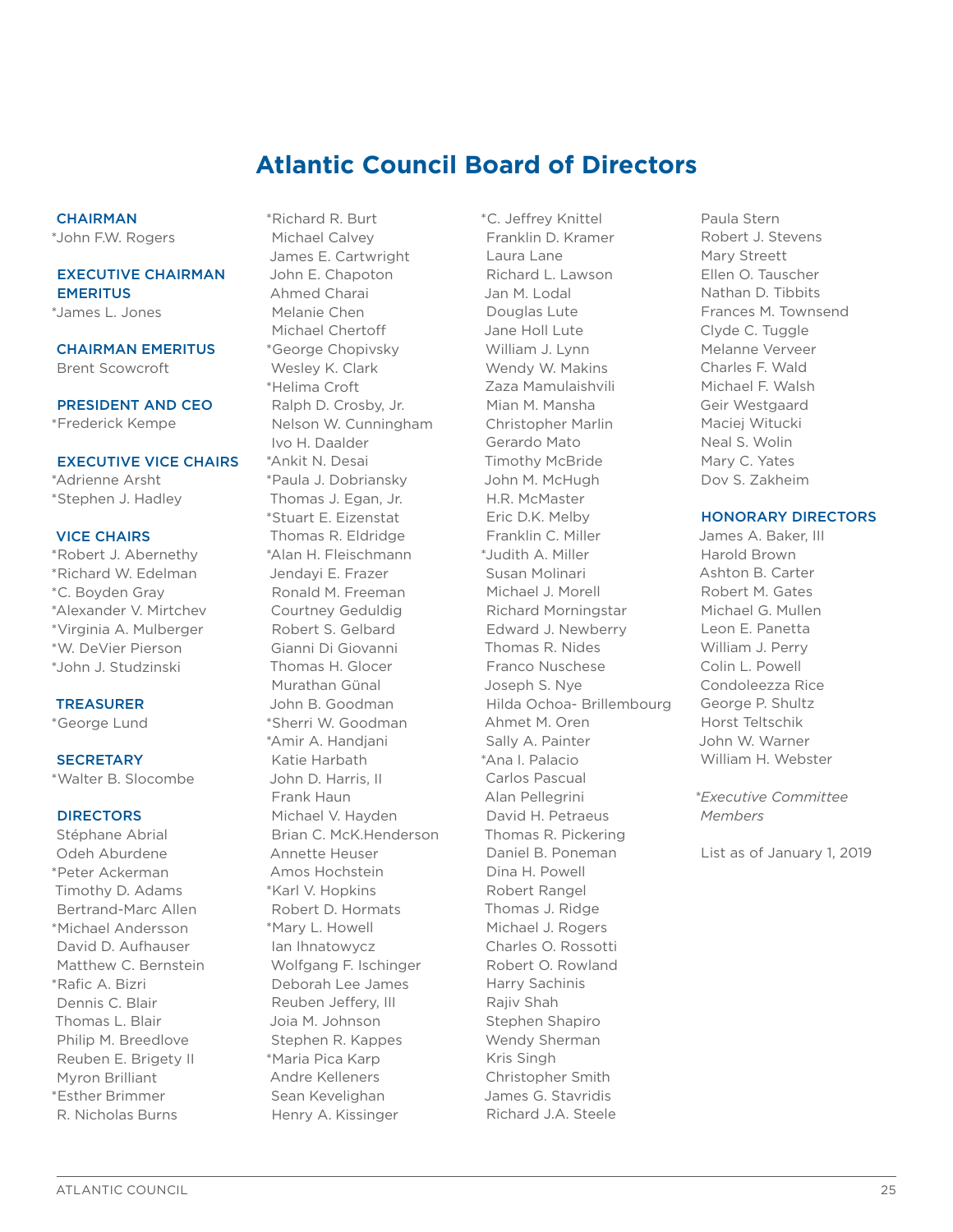